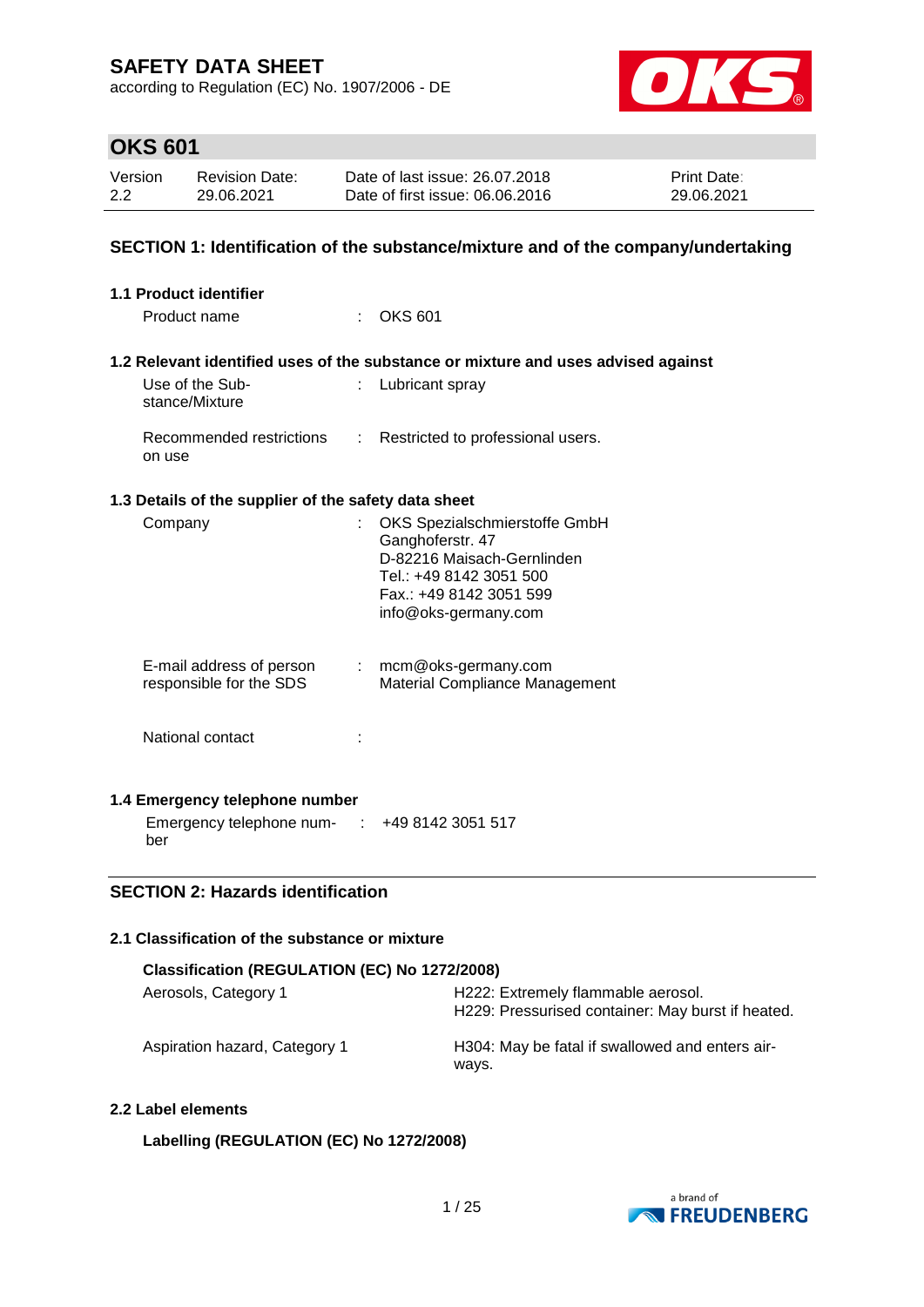**OKS 601**

according to Regulation (EC) No. 1907/2006 - DE



| Version<br>2.2 | <b>Revision Date:</b><br>29.06.2021      | Date of last issue: 26.07.2018<br>Date of first issue: 06.06.2016 |                                                                                                                                   | Print Date:<br>29.06.2021        |
|----------------|------------------------------------------|-------------------------------------------------------------------|-----------------------------------------------------------------------------------------------------------------------------------|----------------------------------|
|                | Hazard pictograms                        |                                                                   |                                                                                                                                   |                                  |
|                | Signal word                              | Danger                                                            |                                                                                                                                   |                                  |
|                | <b>Hazard statements</b>                 | H <sub>222</sub><br>H <sub>229</sub><br>H <sub>304</sub>          | Extremely flammable aerosol.<br>Pressurised container: May burst if heated.<br>May be fatal if swallowed and enters air-<br>ways. |                                  |
|                | Supplemental Hazard<br><b>Statements</b> | <b>EUH066</b>                                                     | dryness or cracking.                                                                                                              | Repeated exposure may cause skin |
|                | Precautionary statements                 | <b>Prevention:</b>                                                |                                                                                                                                   |                                  |
|                |                                          | P210                                                              | Keep away from heat, hot surfaces, sparks,<br>open flames and other ignition sources. No<br>smoking.                              |                                  |
|                |                                          | P211                                                              | Do not spray on an open flame or other<br>ignition source.                                                                        |                                  |
|                |                                          | P <sub>251</sub>                                                  | Do not pierce or burn, even after use.                                                                                            |                                  |
|                |                                          | <b>Response:</b>                                                  |                                                                                                                                   |                                  |
|                |                                          | P301 + P310                                                       | IF SWALLOWED: Immediately call a<br>POISON CENTER/ doctor.                                                                        |                                  |
|                |                                          | P331                                                              | Do NOT induce vomiting.                                                                                                           |                                  |
|                |                                          | Storage:                                                          |                                                                                                                                   |                                  |
|                |                                          | $P410 + P412$                                                     | Protect from sunlight. Do not expose to<br>temperatures exceeding 50 °C/ 122 °F.                                                  |                                  |

Hazardous components which must be listed on the label: Naphtha (petroleum), hydrotreated heavy; Low boiling point ydrogen treated naphtha

#### **Additional Labelling**

EUH208 Contains Sulfonic acids, petroleum, calcium salts. May produce an allergic reaction.

### **2.3 Other hazards**

This substance/mixture contains no components considered to be either persistent, bioaccumulative and toxic (PBT), or very persistent and very bioaccumulative (vPvB) at levels of 0.1% or higher.

#### **SECTION 3: Composition/information on ingredients**

#### **3.2 Mixtures**

Chemical nature : Active substance with propellant Mineral oil.

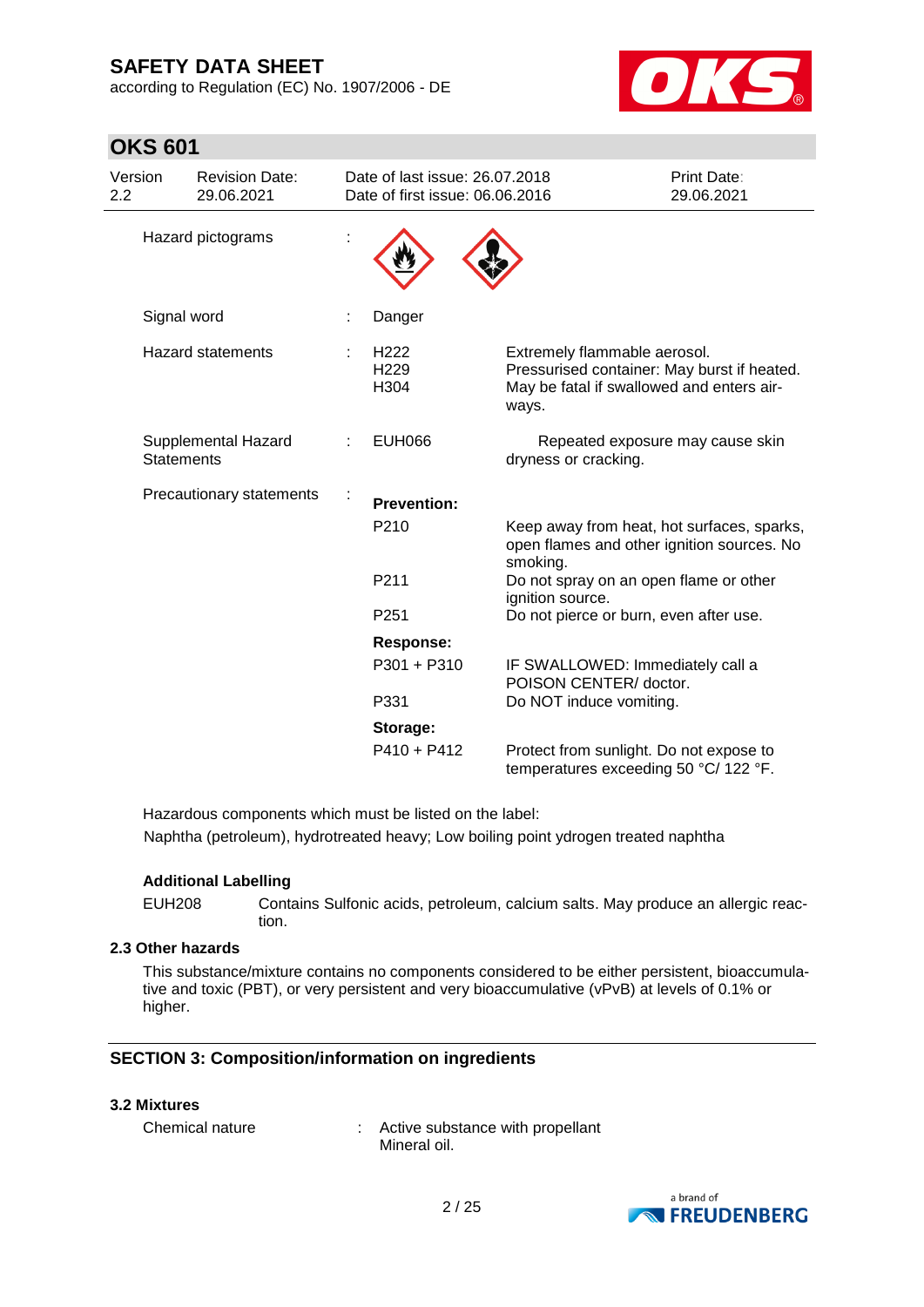according to Regulation (EC) No. 1907/2006 - DE



# **OKS 601**

| Version | <b>Revision Date:</b> | Date of last issue: 26.07.2018  | <b>Print Date:</b> |
|---------|-----------------------|---------------------------------|--------------------|
| 2.2     | 29.06.2021            | Date of first issue: 06.06.2016 | 29.06.2021         |

### **Components**

| Chemical name                                                                          | CAS-No.<br>EC-No.<br>Index-No.<br>Registration number                       | Classification                                                    | Concentration<br>limits<br>M-Factor<br><b>Notes</b> | Concentration<br>(% w/w) |
|----------------------------------------------------------------------------------------|-----------------------------------------------------------------------------|-------------------------------------------------------------------|-----------------------------------------------------|--------------------------|
| Naphtha (petroleum),<br>hydrotreated heavy;<br>Low boiling point                       | 64742-48-9<br>265-150-3                                                     | Asp. Tox.1; H304                                                  | Note P                                              | $>= 50 - 70$             |
| ydrogen treated naph-<br>tha                                                           | 649-327-00-6                                                                |                                                                   |                                                     |                          |
| Sulfonic acids, petro-<br>leum, calcium salts                                          | 61789-86-4<br>263-093-9<br>01-2119488992-18-                                | Skin Sens.1B;<br>H317                                             | $>= 10 \%$<br>Skin Sens.1B,                         | $>= 1 - 10$              |
|                                                                                        | 0000                                                                        |                                                                   |                                                     |                          |
| Substances with a workplace exposure limit :                                           |                                                                             |                                                                   |                                                     |                          |
| butane                                                                                 | 106-97-8<br>203-448-7<br>601-004-00-0<br>01-2119474691-32-<br><b>XXXX</b>   | Flam. Gas1A;<br>H220<br>Press. GasCompr.<br>Gas; H280             | Note U (table<br>3.1), Note C                       | $>= 10 - 20$             |
| propane                                                                                | 74-98-6<br>200-827-9<br>601-003-00-5<br>01-2119486944-21-<br><b>XXXX</b>    | Flam. Gas1A;<br>H <sub>220</sub><br>Press. GasCompr.<br>Gas; H280 | Note U (table<br>3.1)                               | $>= 1 - 10$              |
| Distillates (petroleum),<br>hydrotreated heavy<br>paraffinic; Baseoil -<br>unspecified | 64742-54-7<br>265-157-1<br>649-467-00-8<br>01-2119484627-25-<br><b>XXXX</b> | Not classified                                                    | Note L                                              | $>= 1 - 10$              |
| distillates (petroleum),<br>solvent-dewaxed<br>heavy paraffinic                        | 64742-65-0<br>265-169-7<br>649-474-00-6<br>01-2119471299-27-<br><b>XXXX</b> | Not classified                                                    | Note L                                              | $>= 1 - 10$              |

For explanation of abbreviations see section 16.

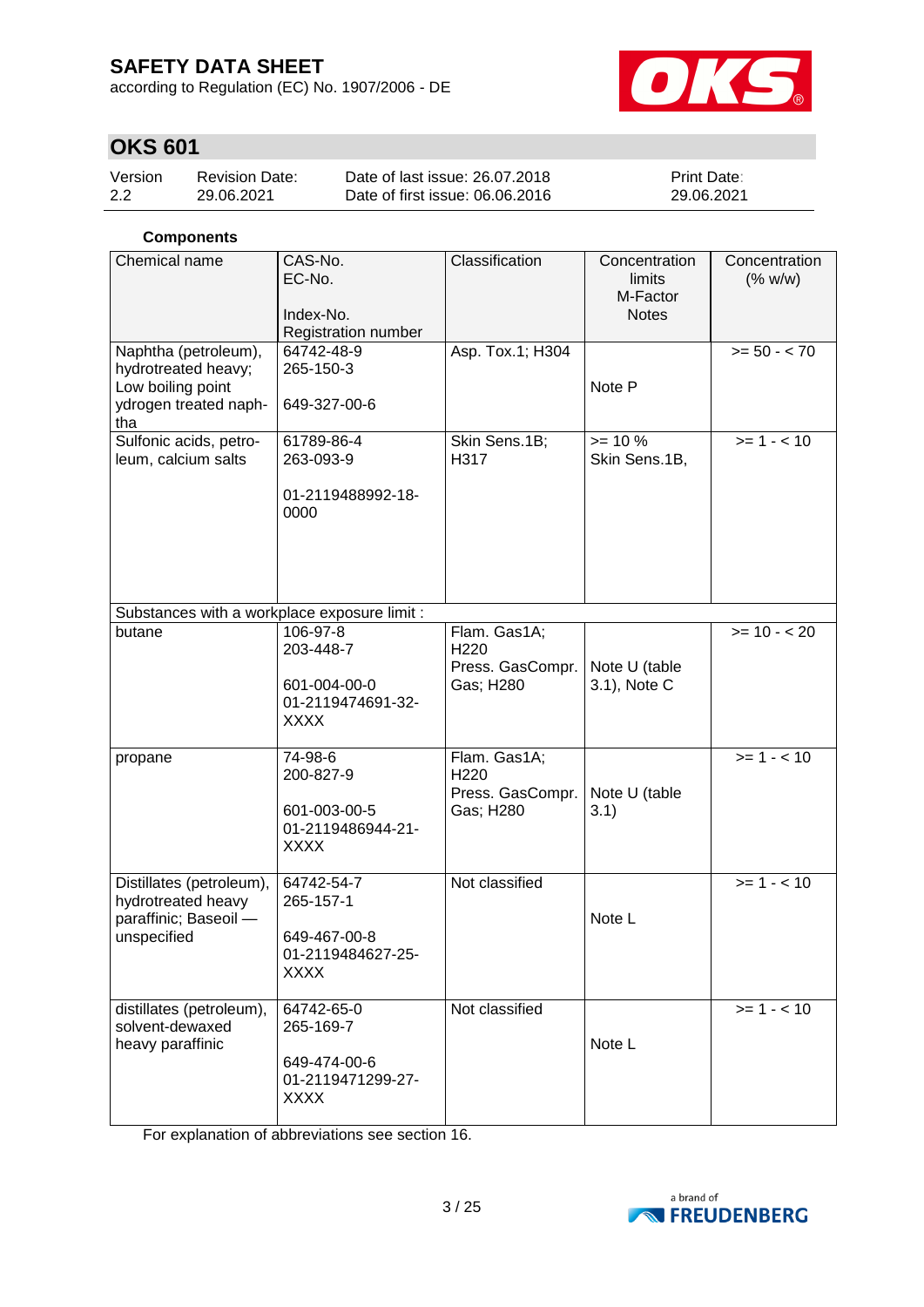according to Regulation (EC) No. 1907/2006 - DE



### **OKS 601**

| Version | <b>Revision Date:</b> | Date of last issue: 26.07.2018  | <b>Print Date:</b> |
|---------|-----------------------|---------------------------------|--------------------|
| 2.2     | 29.06.2021            | Date of first issue: 06,06,2016 | 29.06.2021         |

### **SECTION 4: First aid measures**

### **4.1 Description of first aid measures** If inhaled : Remove person to fresh air. If signs/symptoms continue, get medical attention. Keep patient warm and at rest. If unconscious, place in recovery position and seek medical advice. Keep respiratory tract clear. If breathing is irregular or stopped, administer artificial respiration. In case of skin contact : Take off all contaminated clothing immediately. Get medical attention immediately if irritation develops and persists. Wash clothing before reuse. Thoroughly clean shoes before reuse. Wash skin thoroughly with soap and water or use recognized skin cleanser. In case of eye contact : Rinse immediately with plenty of water, also under the eyelids, for at least 10 minutes. Seek medical advice. If swallowed : Move the victim to fresh air. Keep respiratory tract clear. Do NOT induce vomiting. Obtain medical attention. Rinse mouth with water. Aspiration hazard if swallowed - can enter lungs and cause damage. **4.2 Most important symptoms and effects, both acute and delayed** Symptoms : Inhalation may provoke the following symptoms: Unconsciousness Dizziness **Drowsiness** Headache Nausea **Tiredness** Skin contact may provoke the following symptoms: Erythema

Aspiration may cause pulmonary oedema and pneumonitis.

Risks : Can be absorbed through skin. Risk of product entering the lungs on vomiting after ingestion. Health injuries may be delayed.

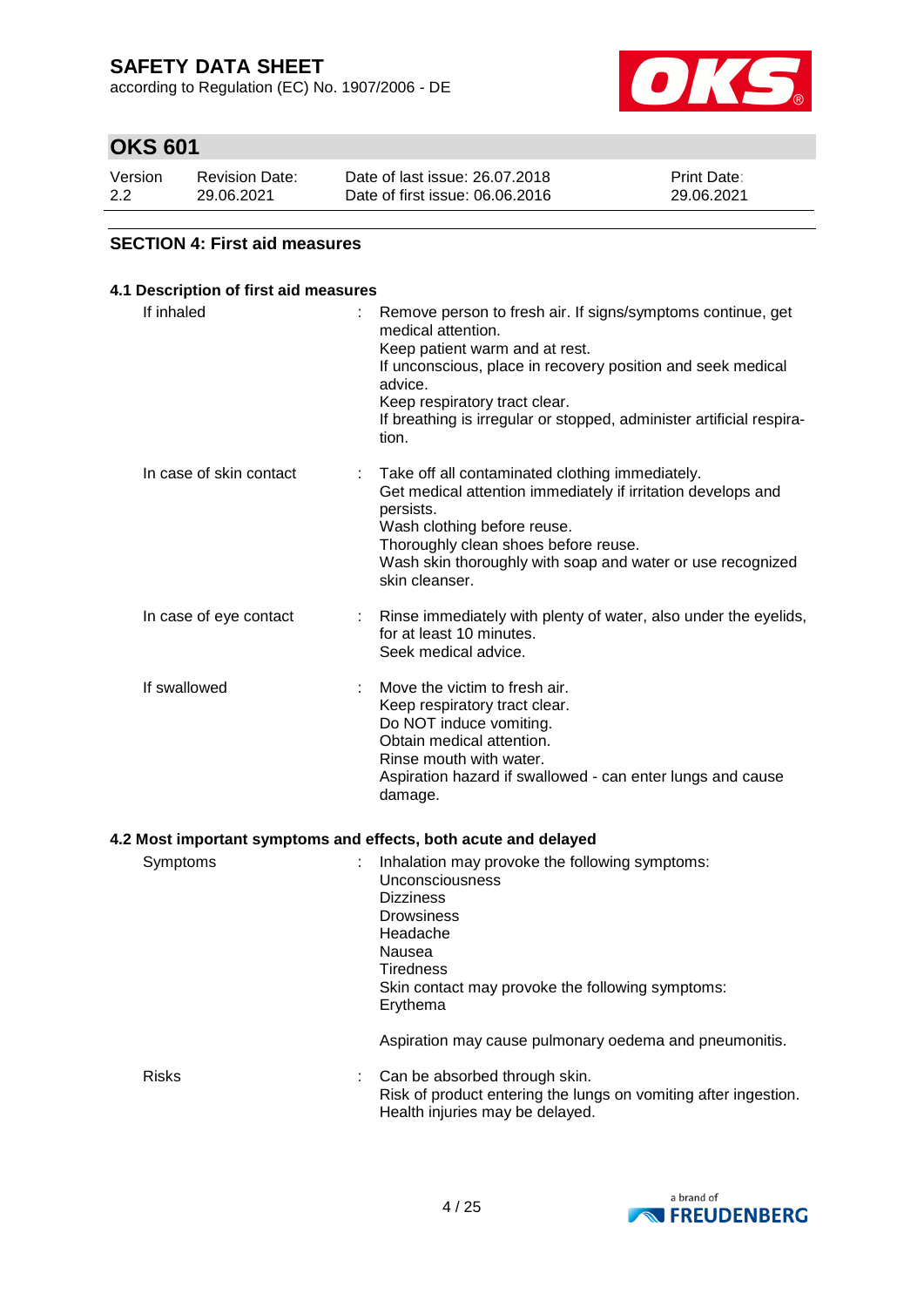according to Regulation (EC) No. 1907/2006 - DE



# **OKS 601**

| Version | <b>Revision Date:</b> | Date of last issue: 26.07.2018  | <b>Print Date:</b> |
|---------|-----------------------|---------------------------------|--------------------|
| 2.2     | 29.06.2021            | Date of first issue: 06,06,2016 | 29.06.2021         |

### **4.3 Indication of any immediate medical attention and special treatment needed**

Treatment : Treat symptomatically.

### **SECTION 5: Firefighting measures**

# **5.1 Extinguishing media** Suitable extinguishing media : ABC powder

| Unsuitable extinguishing | High volume water jet |
|--------------------------|-----------------------|
| media                    |                       |

### **5.2 Special hazards arising from the substance or mixture**

| Specific hazards during fire-<br>fighting          | ÷. | Fire Hazard<br>Do not let product enter drains.<br>Contains gas under pressure; may explode if heated.<br>Beware of vapours accumulating to form explosive concentra-<br>tions. Vapours can accumulate in low areas. |
|----------------------------------------------------|----|----------------------------------------------------------------------------------------------------------------------------------------------------------------------------------------------------------------------|
| Hazardous combustion prod- :<br>ucts               |    | Carbon oxides<br>Nitrogen oxides (NOx)<br>Sulphur oxides                                                                                                                                                             |
| 5.3 Advice for firefighters                        |    |                                                                                                                                                                                                                      |
| Special protective equipment :<br>for firefighters |    | In the event of fire, wear self-contained breathing apparatus.<br>Use personal protective equipment. Exposure to decomposi-<br>tion products may be a hazard to health.                                              |
| Further information                                |    | Standard procedure for chemical fires.<br>Collect contaminated fire extinguishing water separately. This<br>must not be discharged into drains.<br>Cool containers/tanks with water spray.                           |

### **SECTION 6: Accidental release measures**

#### **6.1 Personal precautions, protective equipment and emergency procedures**

| Evacuate personnel to safe areas.<br>Ensure adequate ventilation.                      |
|----------------------------------------------------------------------------------------|
| Remove all sources of ignition.                                                        |
| Do not breathe vapours or spray mist.                                                  |
| Refer to protective measures listed in sections 7 and 8.                               |
| Only qualified personnel equipped with suitable protective<br>equipment may intervene. |
|                                                                                        |

#### **6.2 Environmental precautions**

| Environmental precautions |  |  | Try to prevent the material from entering drains or water |
|---------------------------|--|--|-----------------------------------------------------------|
|---------------------------|--|--|-----------------------------------------------------------|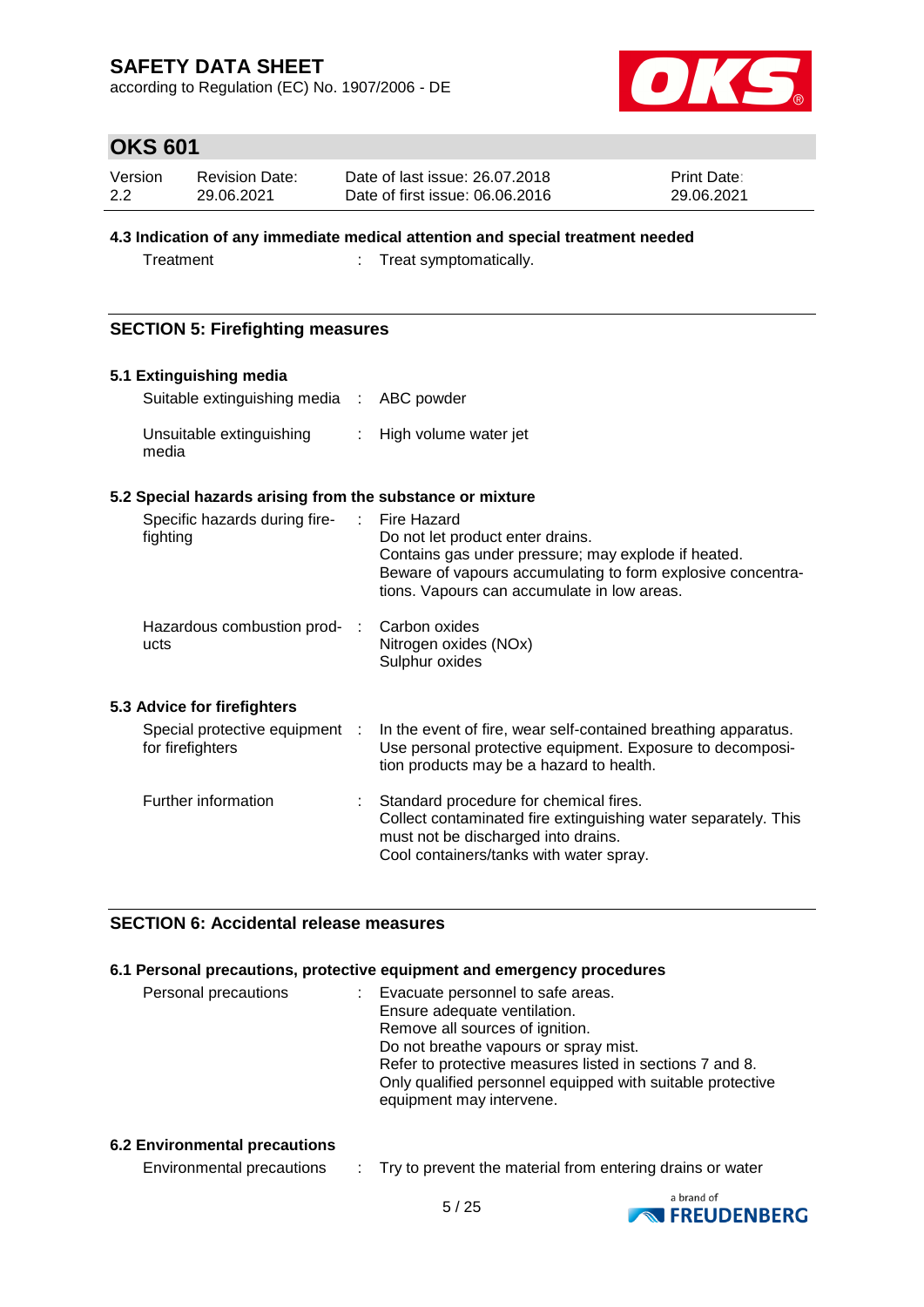according to Regulation (EC) No. 1907/2006 - DE



| Version<br>2.2 | <b>Revision Date:</b><br>29.06.2021                      |          | Date of last issue: 26.07.2018<br>Date of first issue: 06.06.2016                                                                                                                                                                                                                                                                       | <b>Print Date:</b><br>29.06.2021 |
|----------------|----------------------------------------------------------|----------|-----------------------------------------------------------------------------------------------------------------------------------------------------------------------------------------------------------------------------------------------------------------------------------------------------------------------------------------|----------------------------------|
|                |                                                          | courses. | Prevent further leakage or spillage if safe to do so.<br>Local authorities should be advised if significant spillages<br>cannot be contained.                                                                                                                                                                                           |                                  |
|                | 6.3 Methods and material for containment and cleaning up |          |                                                                                                                                                                                                                                                                                                                                         |                                  |
|                | Methods for cleaning up                                  | t.       | Contain spillage, and then collect with non-combustible ab-<br>sorbent material, (e.g. sand, earth, diatomaceous earth, ver-<br>miculite) and place in container for disposal according to local<br>/ national regulations (see section 13).<br>Keep in suitable, closed containers for disposal.<br>Non-sparking tools should be used. |                                  |

#### **6.4 Reference to other sections**

For personal protection see section 8.

### **SECTION 7: Handling and storage**

### **7.1 Precautions for safe handling**

| Advice on safe handling | : Do not use in areas without adequate ventilation.<br>Do not breathe vapours or spray mist.<br>In case of insufficient ventilation, wear suitable respiratory<br>equipment.<br>Avoid contact with skin and eyes.<br>For personal protection see section 8.<br>Keep away from fire, sparks and heated surfaces.<br>Smoking, eating and drinking should be prohibited in the ap-<br>plication area.<br>Wash hands and face before breaks and immediately after<br>handling the product.<br>Do not get in eyes or mouth or on skin.<br>Do not get on skin or clothing.<br>Do not ingest.<br>Do not use sparking tools.<br>These safety instructions also apply to empty packaging which<br>may still contain product residues.<br>Pressurized container: protect from sunlight and do not ex-<br>pose to temperatures exceeding 50 °C. Do not pierce or burn,<br>even after use. |
|-------------------------|--------------------------------------------------------------------------------------------------------------------------------------------------------------------------------------------------------------------------------------------------------------------------------------------------------------------------------------------------------------------------------------------------------------------------------------------------------------------------------------------------------------------------------------------------------------------------------------------------------------------------------------------------------------------------------------------------------------------------------------------------------------------------------------------------------------------------------------------------------------------------------|
| Hygiene measures        | Wash face, hands and any exposed skin thoroughly after<br>handling.                                                                                                                                                                                                                                                                                                                                                                                                                                                                                                                                                                                                                                                                                                                                                                                                            |

#### **7.2 Conditions for safe storage, including any incompatibilities**

| Requirements for storage | : BEWARE: Aerosol is pressurized. Keep away from direct sun  |
|--------------------------|--------------------------------------------------------------|
| areas and containers     | exposure and temperatures over 50 °C. Do not open by force   |
|                          | or throw into fire even after use. Do not spray on flames or |
|                          | red-hot objects. Store in accordance with the particular na- |
|                          | tional regulations.                                          |

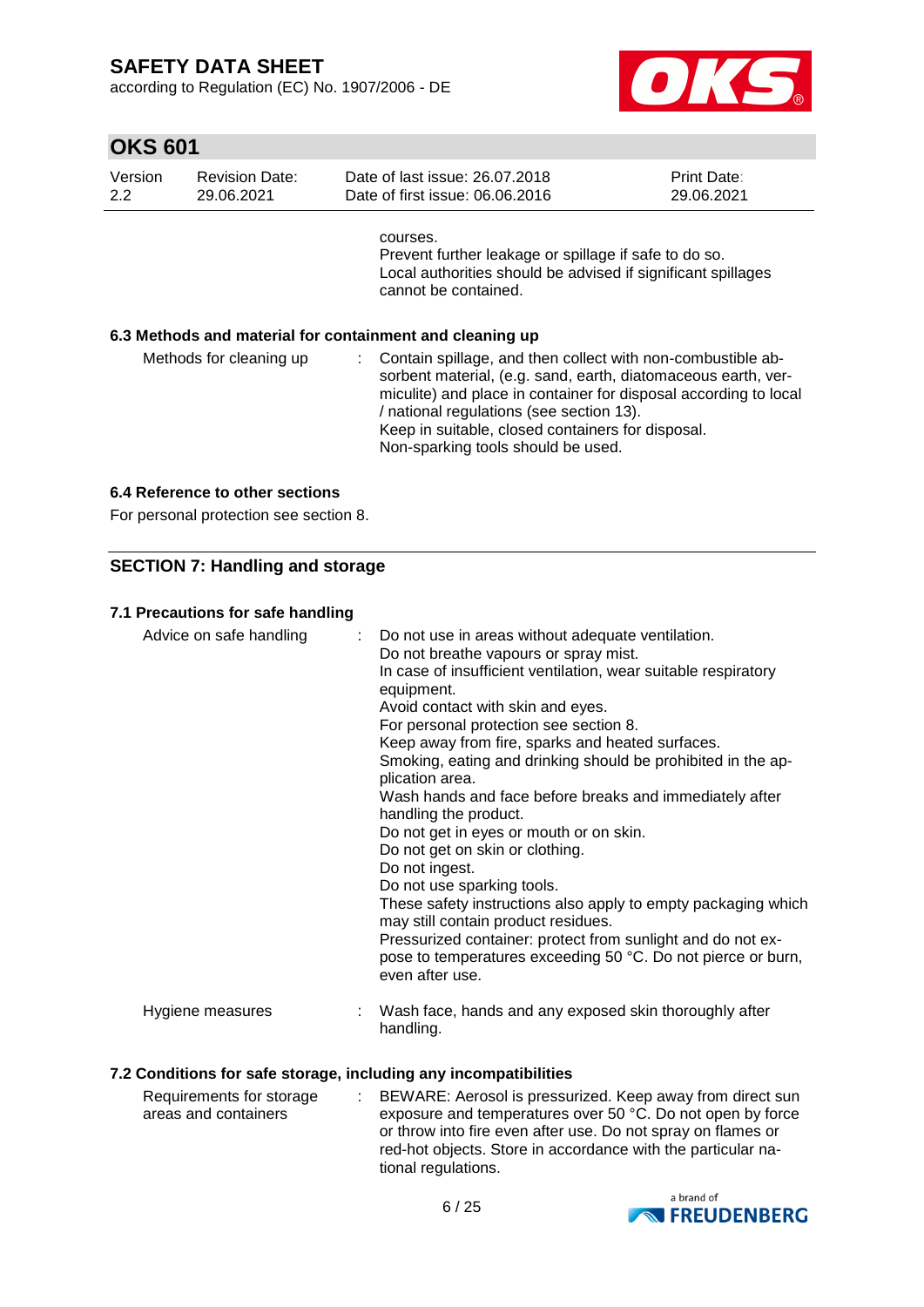according to Regulation (EC) No. 1907/2006 - DE



# **OKS 601**

| Version<br>2.2 | <b>Revision Date:</b><br>29.06.2021        | Date of last issue: 26.07.2018<br>Date of first issue: 06.06.2016 | <b>Print Date:</b><br>29.06.2021 |
|----------------|--------------------------------------------|-------------------------------------------------------------------|----------------------------------|
|                | Storage class (TRGS 510)                   | 2B, Aerosol cans and lighters                                     |                                  |
|                | 7.3 Specific end use(s)<br>Specific use(s) | Specific instructions for handling, not required.                 |                                  |

### **SECTION 8: Exposure controls/personal protection**

### **8.1 Control parameters**

### **Occupational Exposure Limits**

| Components                                                                                       | CAS-No.                                                                                                                | Value type (Form<br>of exposure)    | Control parameters                                    | <b>Basis</b>                                |
|--------------------------------------------------------------------------------------------------|------------------------------------------------------------------------------------------------------------------------|-------------------------------------|-------------------------------------------------------|---------------------------------------------|
| Naphtha (petrole-<br>um), hydrotreated<br>heavy; Low boiling<br>point ydrogen<br>treated naphtha | 64742-48-9                                                                                                             | <b>AGW</b>                          | 300 mg/m3                                             | DE TRGS<br>900<br>$(2017 - 11 - 30)$        |
| Peak-limit: excur-<br>sion factor (catego-<br>ry)                                                | 2; (II)                                                                                                                |                                     |                                                       |                                             |
| Further information                                                                              |                                                                                                                        |                                     | Group exposure limit for hydrocarbon solvent mixtures |                                             |
| butane                                                                                           | $106 - 97 - 8$                                                                                                         | <b>AGW</b>                          | 1.000 ppm<br>2.400 mg/m3                              | <b>DE TRGS</b><br>900<br>$(2006 - 01 - 01)$ |
| Peak-limit: excur-<br>sion factor (catego-<br>ry)                                                | 4(11)                                                                                                                  |                                     |                                                       |                                             |
| propane                                                                                          | 74-98-6                                                                                                                | <b>AGW</b>                          | 1.000 ppm<br>1.800 mg/m3                              | <b>DE TRGS</b><br>900<br>$(2006 - 01 - 01)$ |
| Peak-limit: excur-<br>sion factor (catego-<br>ry)                                                | 4(11)                                                                                                                  |                                     |                                                       |                                             |
| Distillates (petrole-<br>um), hydrotreated<br>heavy paraffinic;<br>Baseoil - un-<br>specified    | 64742-54-7                                                                                                             | AGW (Vapour<br>and aerosols)        | $5$ mg/m $3$                                          | <b>DE TRGS</b><br>900<br>$(2018-06-07)$     |
| Peak-limit: excur-<br>sion factor (catego-<br>ry)                                                | 4(11)                                                                                                                  |                                     |                                                       |                                             |
| <b>Further information</b>                                                                       | When there is compliance with the OEL and biological tolerance values, there<br>is no risk of harming the unborn child |                                     |                                                       |                                             |
| distillates (petrole-<br>um), solvent-<br>dewaxed heavy<br>paraffinic                            | 64742-65-0                                                                                                             | <b>AGW</b> (Vapour<br>and aerosols) | $5$ mg/m $3$                                          | <b>DE TRGS</b><br>900<br>$(2018-06-07)$     |
| Peak-limit: excur-                                                                               | 4(11)                                                                                                                  |                                     |                                                       |                                             |

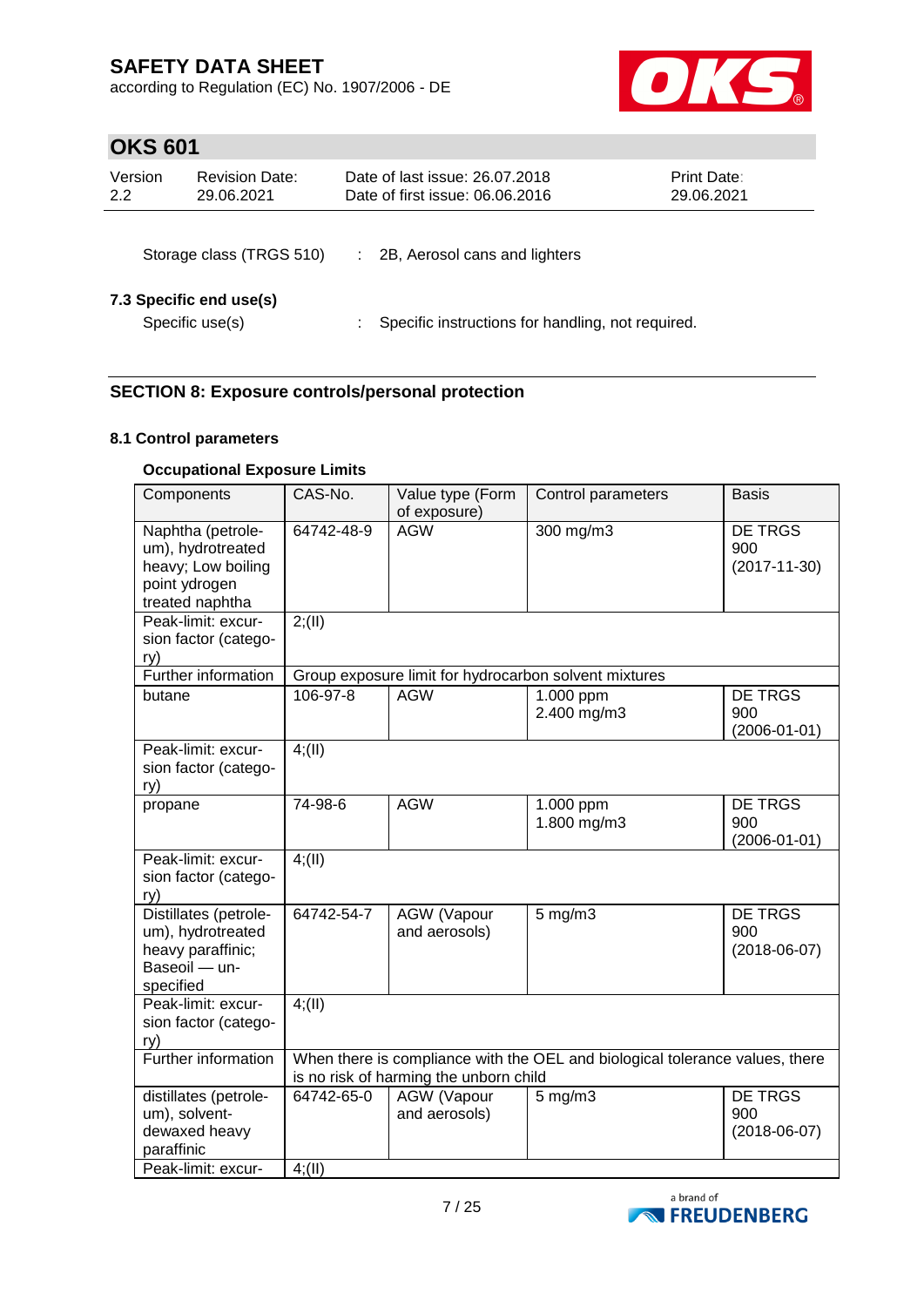according to Regulation (EC) No. 1907/2006 - DE



# **OKS 601**

| Version | Revision Date: | Date of last issue: 26.07.2018  | <b>Print Date:</b> |
|---------|----------------|---------------------------------|--------------------|
| 2.2     | 29.06.2021     | Date of first issue: 06.06.2016 | 29.06.2021         |

| sion factor (catego-<br>ry)                       |                                                                              |                                        |                    |                                      |
|---------------------------------------------------|------------------------------------------------------------------------------|----------------------------------------|--------------------|--------------------------------------|
| Further information                               | When there is compliance with the OEL and biological tolerance values, there |                                        |                    |                                      |
|                                                   |                                                                              | is no risk of harming the unborn child |                    |                                      |
| Sulfonic acids,<br>petroleum, calcium<br>salts    | 61789-86-4                                                                   | <b>AGW</b> (Alveolate<br>fraction)     | $5 \text{ mg/m}$ 3 | DE TRGS<br>900<br>$(2015 - 11 - 06)$ |
| Peak-limit: excur-<br>sion factor (catego-<br>ry) | 4(11)                                                                        |                                        |                    |                                      |

### **Derived No Effect Level (DNEL) according to Regulation (EC) No. 1907/2006:**

| Substance name                                                                           | End Use | Exposure routes | Potential health ef-         | Value          |
|------------------------------------------------------------------------------------------|---------|-----------------|------------------------------|----------------|
|                                                                                          |         |                 | fects                        |                |
| Distillates (petrole-<br>um), hydrotreated<br>heavy paraffinic;<br>Baseoil — unspecified | Workers | Inhalation      | Long-term local ef-<br>fects | $5,6$ mg/m $3$ |

#### **Predicted No Effect Concentration (PNEC) according to Regulation (EC) No. 1907/2006:**

| Substance name                    | <b>Environmental Compartment</b> | Value                |
|-----------------------------------|----------------------------------|----------------------|
| Distillates (petroleum), hy-      | Oral                             | 9,33 mg/kg           |
| drotreated heavy paraffinic;      |                                  |                      |
| Baseoil - unspecified             |                                  |                      |
| distillates (petroleum), solvent- | Oral                             | $9,33 \text{ mg/kg}$ |
| dewaxed heavy paraffinic          |                                  |                      |

#### **8.2 Exposure controls**

#### **Engineering measures**

Use only in an area equipped with explosion proof exhaust ventilation. Handle only in a place equipped with local exhaust (or other appropriate exhaust).

### **Personal protective equipment**

| Eye protection                                                        | Safety glasses with side-shields                                                                                                                                                                                                                                                                                                            |
|-----------------------------------------------------------------------|---------------------------------------------------------------------------------------------------------------------------------------------------------------------------------------------------------------------------------------------------------------------------------------------------------------------------------------------|
| Hand protection<br>Material<br>Break through time<br>Protective index | Nitrile rubber<br>$:$ > 10 min<br>$\therefore$ Class 1                                                                                                                                                                                                                                                                                      |
| Remarks                                                               | Wear protective gloves. The break through time depends<br>amongst other things on the material, the thickness and the<br>type of glove and therefore has to be measured for each<br>case.<br>The selected protective gloves have to satisfy the specifica-<br>tions of Regulation (EU) 2016/425 and the standard EN 374<br>derived from it. |
| Respiratory protection                                                | Use respiratory protection unless adequate local exhaust<br>ventilation is provided or exposure assessment demonstrates<br>that exposures are within recommended exposure guidelines.                                                                                                                                                       |

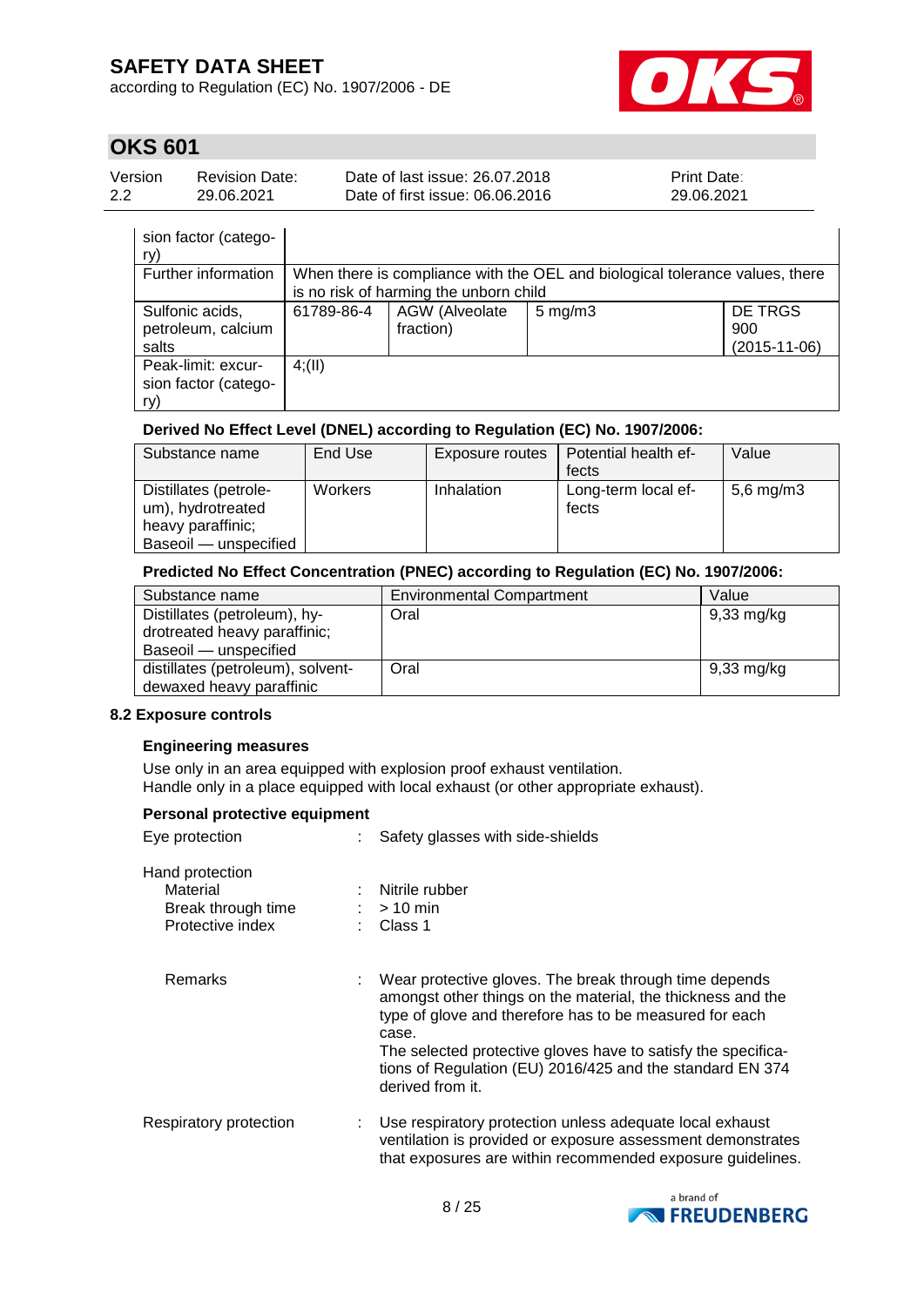according to Regulation (EC) No. 1907/2006 - DE



# **OKS 601**

| Version<br>2.2 | <b>Revision Date:</b><br>29.06.2021 | Date of last issue: 26.07.2018<br>Date of first issue: 06.06.2016                                                                                                                                                                                                                                               | <b>Print Date:</b><br>29.06.2021 |
|----------------|-------------------------------------|-----------------------------------------------------------------------------------------------------------------------------------------------------------------------------------------------------------------------------------------------------------------------------------------------------------------|----------------------------------|
|                |                                     | Short term only                                                                                                                                                                                                                                                                                                 |                                  |
| Filter type    |                                     | Filter type A-P                                                                                                                                                                                                                                                                                                 |                                  |
|                | Protective measures                 | : The type of protective equipment must be selected according<br>to the concentration and amount of the dangerous substance<br>at the specific workplace.<br>Choose body protection in relation to its type, to the concen-<br>tration and amount of dangerous substances, and to the spe-<br>cific work-place. |                                  |

### **SECTION 9: Physical and chemical properties**

### **9.1 Information on basic physical and chemical properties**

| Appearance                                                     |    | aerosol                                       |
|----------------------------------------------------------------|----|-----------------------------------------------|
| Colour                                                         |    | brown                                         |
| Odour                                                          |    | characteristic                                |
| <b>Odour Threshold</b>                                         |    | No data available                             |
|                                                                |    |                                               |
| рH                                                             | t. | substance/mixture is non-soluble (in water)   |
| Melting point/range                                            | t. | No data available                             |
| Boiling point/boiling range                                    | ÷  | $<$ -20 $^{\circ}$ C<br>(1.013 hPa)           |
| Flash point                                                    | t. | $-20 °C$<br>Method: Abel-Pensky, closed cup   |
| Evaporation rate                                               |    | No data available                             |
| Flammability (solid, gas)                                      | ÷  | Extremely flammable aerosol.                  |
| Upper explosion limit / Upper :<br>flammability limit          |    | $9,4\%$ (V)                                   |
| Lower explosion limit / Lower : 0,7 %(V)<br>flammability limit |    |                                               |
| Vapour pressure                                                |    | 2.800 hPa (20 °C)                             |
| Relative vapour density                                        | t. | No data available                             |
| Relative density                                               |    | $0,741$ (20 °C)<br>Reference substance: Water |

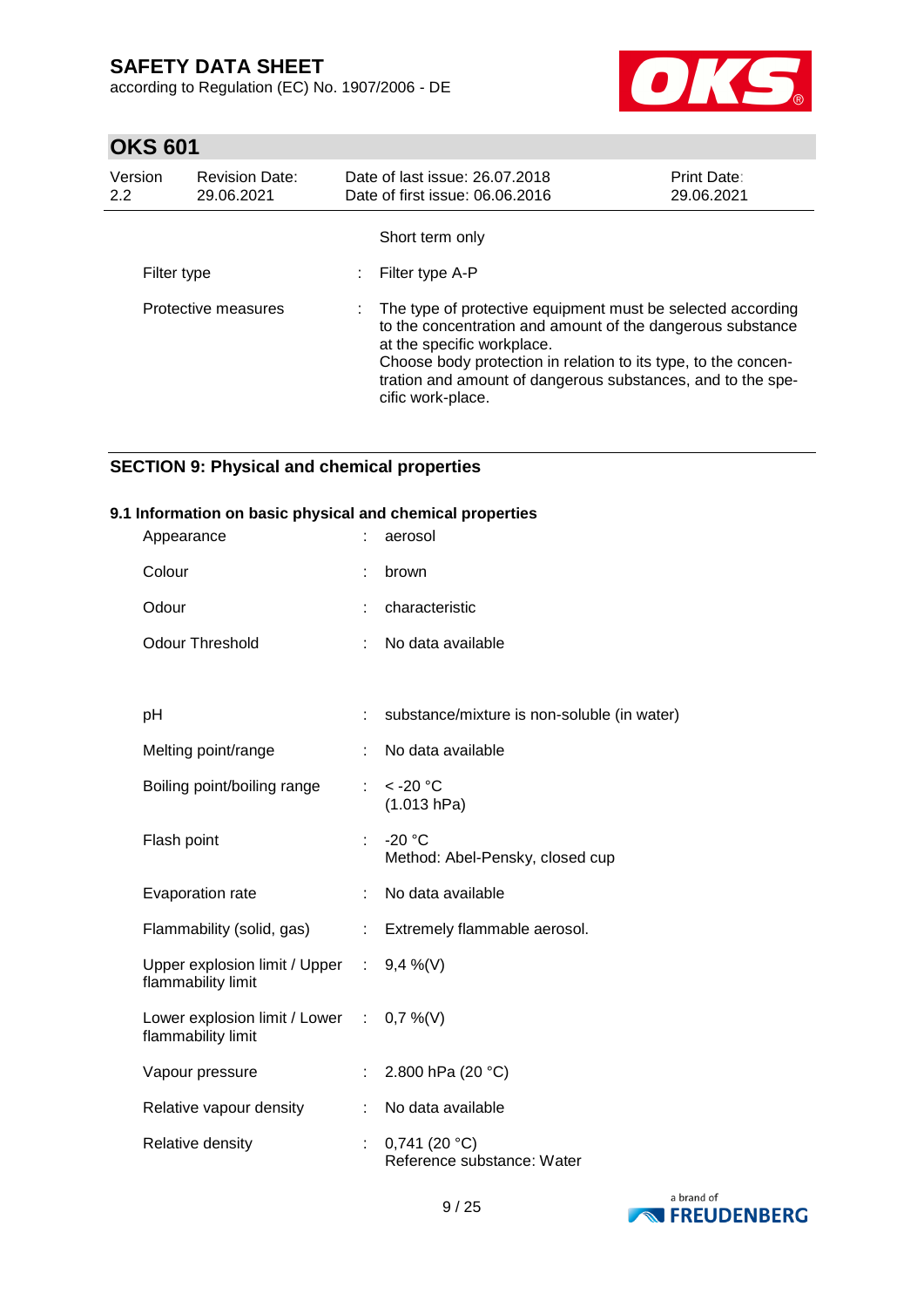according to Regulation (EC) No. 1907/2006 - DE



# **OKS 601**

| Version<br>2.2 |                     | <b>Revision Date:</b><br>29.06.2021 |   | Date of last issue: 26.07.2018<br>Date of first issue: 06.06.2016 | Print Date:<br>29.06.2021 |
|----------------|---------------------|-------------------------------------|---|-------------------------------------------------------------------|---------------------------|
|                |                     |                                     |   | The value is calculated                                           |                           |
|                | Density             |                                     |   | 0,74 g/cm3<br>(20 °C)                                             |                           |
|                | <b>Bulk density</b> |                                     |   | No data available                                                 |                           |
|                | Solubility(ies)     | Water solubility                    |   | insoluble                                                         |                           |
|                |                     | Solubility in other solvents        | ÷ | No data available                                                 |                           |
|                | octanol/water       | Partition coefficient: n-           |   | No data available                                                 |                           |
|                |                     | Auto-ignition temperature           |   | No data available                                                 |                           |
|                |                     | Decomposition temperature           | ÷ | No data available                                                 |                           |
|                | Viscosity           | Viscosity, dynamic                  | ÷ | No data available                                                 |                           |
|                |                     | Viscosity, kinematic                | t | $<$ 20,5 mm2/s (40 °C)                                            |                           |
|                |                     | <b>Explosive properties</b>         |   | Not explosive                                                     |                           |
|                |                     | Oxidizing properties                |   | No data available                                                 |                           |
|                |                     | 9.2 Other information               |   |                                                                   |                           |
|                |                     | Sublimation point                   |   | No data available                                                 |                           |
|                |                     | Metal corrosion rate                |   | Not corrosive to metals                                           |                           |
|                | Self-ignition       |                                     |   | No data available                                                 |                           |

### **SECTION 10: Stability and reactivity**

#### **10.1 Reactivity**

No hazards to be specially mentioned.

#### **10.2 Chemical stability**

Stable under normal conditions.

#### **10.3 Possibility of hazardous reactions**

Hazardous reactions : No dangerous reaction known under conditions of normal use.

### **10.4 Conditions to avoid**

Conditions to avoid : Heat, flames and sparks.

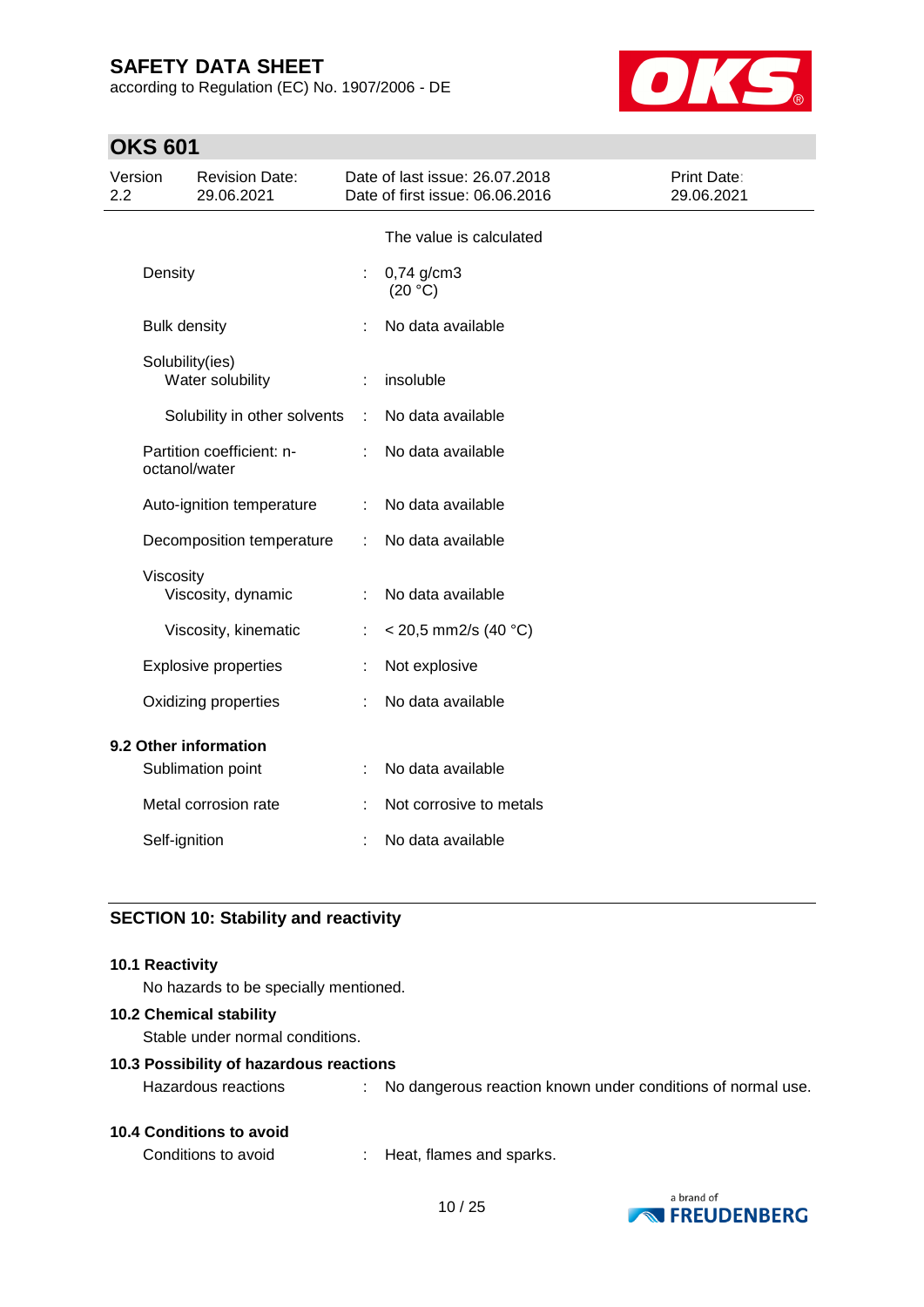according to Regulation (EC) No. 1907/2006 - DE



# **OKS 601**

| Version | <b>Revision Date:</b> | Date of last issue: 26.07.2018  | <b>Print Date:</b> |
|---------|-----------------------|---------------------------------|--------------------|
| 2.2     | 29.06.2021            | Date of first issue: 06.06.2016 | 29.06.2021         |

#### **10.5 Incompatible materials**

Materials to avoid : Oxidizing agents

### **10.6 Hazardous decomposition products**

No decomposition if stored and applied as directed.

### **SECTION 11: Toxicological information**

### **11.1 Information on toxicological effects**

| <b>Acute toxicity</b> |  |
|-----------------------|--|
|-----------------------|--|

**Product:**

| Acute oral toxicity       | Remarks: This information is not available.                                                                                               |
|---------------------------|-------------------------------------------------------------------------------------------------------------------------------------------|
| Acute inhalation toxicity | Symptoms: Inhalation may provoke the following symptoms:,<br>Respiratory disorder                                                         |
| Acute dermal toxicity     | Remarks: Prolonged or repeated skin contact with liquid may<br>cause defatting resulting in drying, redness and possible blis-<br>tering. |
|                           | Symptoms: Skin disorders                                                                                                                  |

#### **Components:**

|                                                                                |  | Naphtha (petroleum), hydrotreated heavy; Low boiling point ydrogen treated naphtha: |  |
|--------------------------------------------------------------------------------|--|-------------------------------------------------------------------------------------|--|
| Acute oral toxicity                                                            |  | : LD50 (Rat): $>$ 5.000 mg/kg<br>Method: OECD Test Guideline 401                    |  |
| Acute dermal toxicity                                                          |  | : LD50 (Rabbit): $>$ 5.000 mg/kg<br>Method: OECD Test Guideline 402                 |  |
| butane:                                                                        |  |                                                                                     |  |
| Acute inhalation toxicity                                                      |  | : $LC50$ (Rat): 658 mg/l<br>Exposure time: 4 h<br>Test atmosphere: gas              |  |
| Distillates (petroleum), hydrotreated heavy paraffinic; Baseoil - unspecified: |  |                                                                                     |  |
| Acute oral toxicity                                                            |  | : LD50 (Rat): $>$ 5.000 mg/kg<br>Method: OECD Test Guideline 401<br>GLP: yes        |  |
| Acute inhalation toxicity                                                      |  | : $LC50$ (Rat): $> 5,53$ mg/l<br>Exposure time: 4 h<br>Test atmosphere: dust/mist   |  |



Method: OECD Test Guideline 403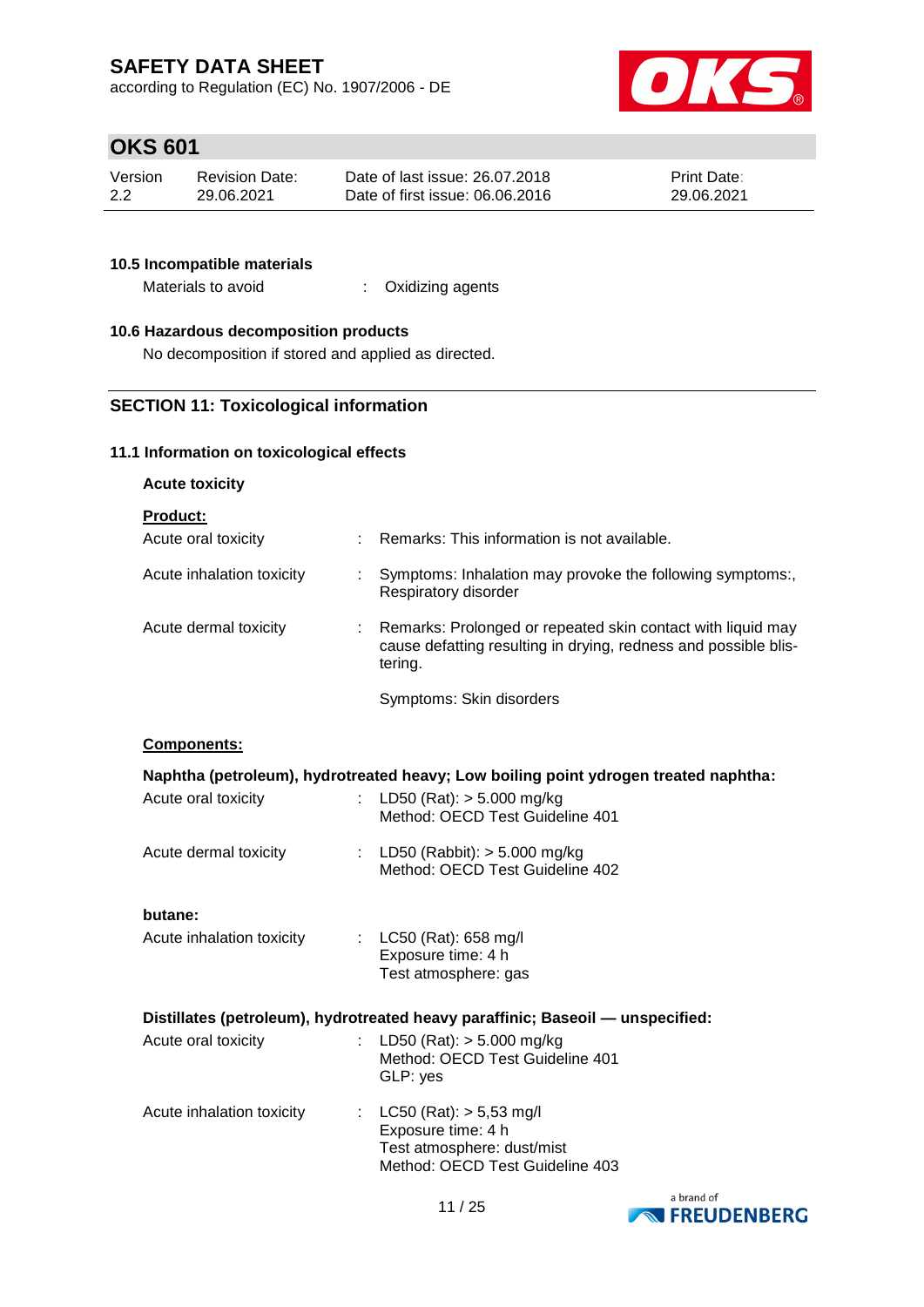according to Regulation (EC) No. 1907/2006 - DE



# **OKS 601**

| Assessment: The substance or mixture has no acute inhala-<br>tion toxicity<br>: LD50 (Rabbit): $> 5.000$ mg/kg<br>Method: OECD Test Guideline 402<br>distillates (petroleum), solvent-dewaxed heavy paraffinic:<br>LD50 (Rat): $> 5.000$ mg/kg<br>t.<br>Method: OECD Test Guideline 401<br>: LD50 (Rabbit): > 5.000 mg/kg<br>Method: OECD Test Guideline 402<br><b>Skin corrosion/irritation</b><br>÷.<br>This information is not available. |                                                                              |
|----------------------------------------------------------------------------------------------------------------------------------------------------------------------------------------------------------------------------------------------------------------------------------------------------------------------------------------------------------------------------------------------------------------------------------------------|------------------------------------------------------------------------------|
|                                                                                                                                                                                                                                                                                                                                                                                                                                              |                                                                              |
|                                                                                                                                                                                                                                                                                                                                                                                                                                              |                                                                              |
|                                                                                                                                                                                                                                                                                                                                                                                                                                              |                                                                              |
|                                                                                                                                                                                                                                                                                                                                                                                                                                              |                                                                              |
|                                                                                                                                                                                                                                                                                                                                                                                                                                              |                                                                              |
|                                                                                                                                                                                                                                                                                                                                                                                                                                              |                                                                              |
|                                                                                                                                                                                                                                                                                                                                                                                                                                              |                                                                              |
|                                                                                                                                                                                                                                                                                                                                                                                                                                              |                                                                              |
|                                                                                                                                                                                                                                                                                                                                                                                                                                              |                                                                              |
| Naphtha (petroleum), hydrotreated heavy; Low boiling point ydrogen treated naphtha:                                                                                                                                                                                                                                                                                                                                                          |                                                                              |
| Rabbit                                                                                                                                                                                                                                                                                                                                                                                                                                       |                                                                              |
| No skin irritation                                                                                                                                                                                                                                                                                                                                                                                                                           |                                                                              |
| <b>OECD Test Guideline 404</b>                                                                                                                                                                                                                                                                                                                                                                                                               |                                                                              |
| Mild skin irritation                                                                                                                                                                                                                                                                                                                                                                                                                         |                                                                              |
| Repeated exposure may cause skin dryness or cracking.                                                                                                                                                                                                                                                                                                                                                                                        |                                                                              |
| Distillates (petroleum), hydrotreated heavy paraffinic; Baseoil — unspecified:                                                                                                                                                                                                                                                                                                                                                               |                                                                              |
| Rabbit                                                                                                                                                                                                                                                                                                                                                                                                                                       |                                                                              |
| No skin irritation                                                                                                                                                                                                                                                                                                                                                                                                                           |                                                                              |
| <b>OECD Test Guideline 404</b>                                                                                                                                                                                                                                                                                                                                                                                                               |                                                                              |
| No skin irritation                                                                                                                                                                                                                                                                                                                                                                                                                           |                                                                              |
| yes                                                                                                                                                                                                                                                                                                                                                                                                                                          |                                                                              |
| distillates (petroleum), solvent-dewaxed heavy paraffinic:                                                                                                                                                                                                                                                                                                                                                                                   |                                                                              |
| Rabbit                                                                                                                                                                                                                                                                                                                                                                                                                                       |                                                                              |
| No skin irritation                                                                                                                                                                                                                                                                                                                                                                                                                           |                                                                              |
| <b>OECD Test Guideline 404</b>                                                                                                                                                                                                                                                                                                                                                                                                               |                                                                              |
| No skin irritation                                                                                                                                                                                                                                                                                                                                                                                                                           |                                                                              |
| yes                                                                                                                                                                                                                                                                                                                                                                                                                                          |                                                                              |
|                                                                                                                                                                                                                                                                                                                                                                                                                                              |                                                                              |
|                                                                                                                                                                                                                                                                                                                                                                                                                                              |                                                                              |
|                                                                                                                                                                                                                                                                                                                                                                                                                                              |                                                                              |
|                                                                                                                                                                                                                                                                                                                                                                                                                                              | Serious eye damage/eye irritation<br>Contact with eyes may cause irritation. |

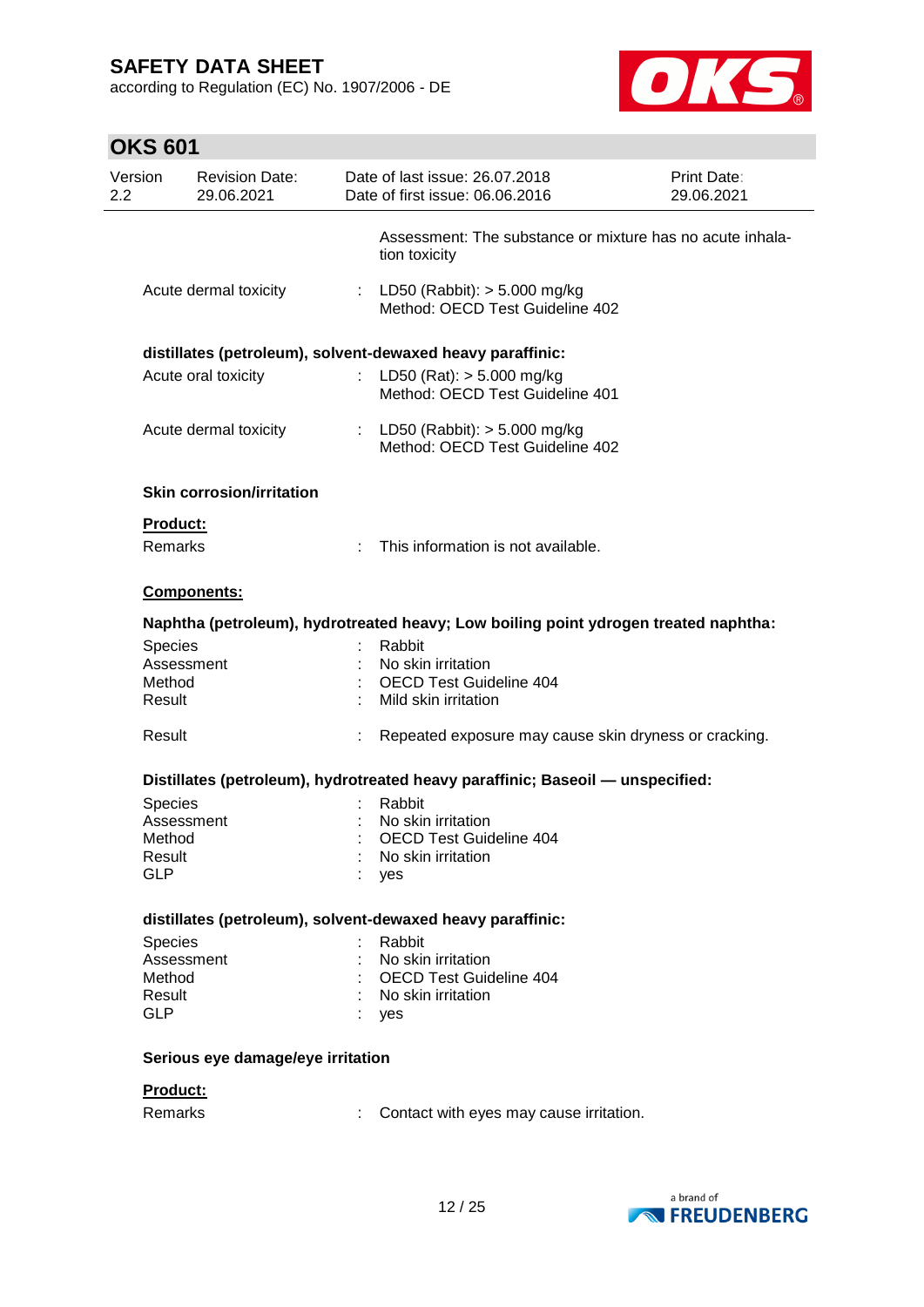according to Regulation (EC) No. 1907/2006 - DE



### **OKS 601**

| Version | <b>Revision Date:</b> | Date of last issue: 26.07.2018  | <b>Print Date:</b> |
|---------|-----------------------|---------------------------------|--------------------|
| 2.2     | 29.06.2021            | Date of first issue: 06,06,2016 | 29.06.2021         |

#### **Components:**

#### **Naphtha (petroleum), hydrotreated heavy; Low boiling point ydrogen treated naphtha:**

| Species    | : Rabbit                  |  |
|------------|---------------------------|--|
| Assessment | : No eye irritation       |  |
| Method     | : OECD Test Guideline 405 |  |
| Result     | : No eye irritation       |  |
|            |                           |  |

#### **Distillates (petroleum), hydrotreated heavy paraffinic; Baseoil — unspecified:**

| <b>Species</b> | : Rabbit                  |
|----------------|---------------------------|
| Assessment     | : No eye irritation       |
| Method         | : OECD Test Guideline 405 |
| Result         | : No eye irritation       |
| GLP            | $:$ ves                   |

#### **distillates (petroleum), solvent-dewaxed heavy paraffinic:**

| <b>Species</b> | : Rabbit                       |
|----------------|--------------------------------|
| Assessment     | $\therefore$ No eye irritation |
| Method         | : OECD Test Guideline 405      |
| Result         | $\therefore$ No eye irritation |
| GI P           | $:$ ves                        |

#### **Respiratory or skin sensitisation**

#### **Product:**

Remarks : This information is not available.

#### **Components:**

#### **Naphtha (petroleum), hydrotreated heavy; Low boiling point ydrogen treated naphtha:**

| <b>Species</b> | : Guinea pig                                    |
|----------------|-------------------------------------------------|
| Assessment     | : Does not cause skin sensitisation.            |
| Method         | : OECD Test Guideline 406                       |
| Result         | $\therefore$ Does not cause skin sensitisation. |

#### **Sulfonic acids, petroleum, calcium salts:**

Assessment : The product is a skin sensitiser, sub-category 1B.

#### **Distillates (petroleum), hydrotreated heavy paraffinic; Baseoil — unspecified:**

| <b>Species</b> | $\therefore$ Guinea pig              |
|----------------|--------------------------------------|
| Assessment     | : Does not cause skin sensitisation. |
| Method         | : OECD Test Guideline 406            |
| Result         | : Does not cause skin sensitisation. |
| GLP            | : yes                                |

#### **distillates (petroleum), solvent-dewaxed heavy paraffinic:**

Species : Guinea pig

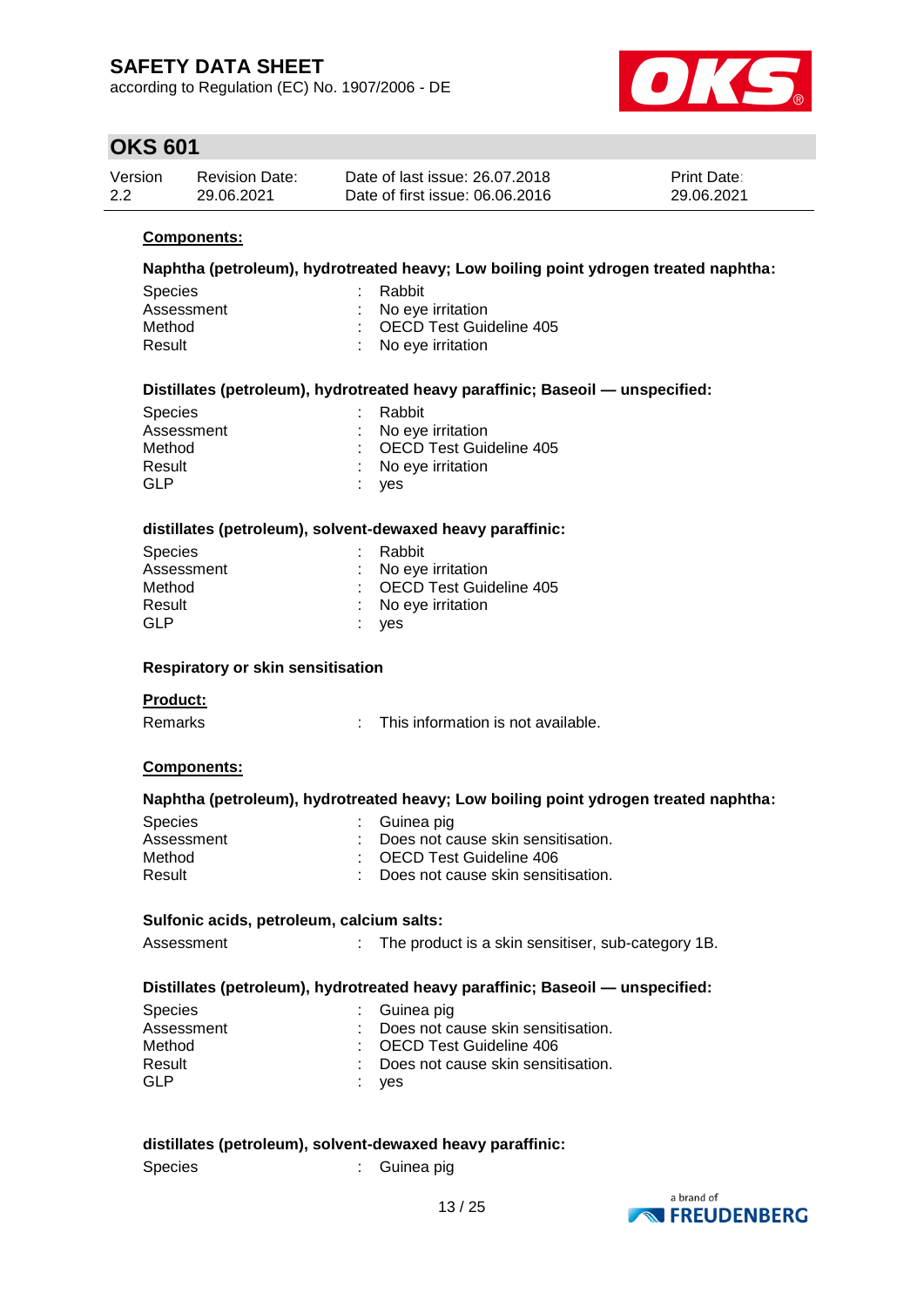according to Regulation (EC) No. 1907/2006 - DE



# **OKS 601**

| Version<br>2.2  | <b>Revision Date:</b><br>29.06.2021 |    | Date of last issue: 26.07.2018<br>Date of first issue: 06.06.2016                                                                                         | Print Date:<br>29.06.2021 |
|-----------------|-------------------------------------|----|-----------------------------------------------------------------------------------------------------------------------------------------------------------|---------------------------|
| <b>GLP</b>      | Assessment<br>Method<br>Result      |    | Does not cause skin sensitisation.<br><b>OECD Test Guideline 406</b><br>Does not cause skin sensitisation.<br>yes                                         |                           |
|                 | <b>Germ cell mutagenicity</b>       |    |                                                                                                                                                           |                           |
| <b>Product:</b> |                                     |    |                                                                                                                                                           |                           |
|                 | Genotoxicity in vitro               | t. | Remarks: No data available                                                                                                                                |                           |
|                 | Genotoxicity in vivo                |    | Remarks: No data available                                                                                                                                |                           |
|                 | <b>Components:</b>                  |    |                                                                                                                                                           |                           |
|                 |                                     |    | Naphtha (petroleum), hydrotreated heavy; Low boiling point ydrogen treated naphtha:                                                                       |                           |
| sessment        | Germ cell mutagenicity-As- :        |    | Tests on bacterial or mammalian cell cultures did not show<br>mutagenic effects.                                                                          |                           |
|                 |                                     |    | distillates (petroleum), solvent-dewaxed heavy paraffinic:                                                                                                |                           |
|                 | Genotoxicity in vitro               |    | Test system: Salmonella typhimurium<br>Metabolic activation: with and without metabolic activation<br>Method: OECD Test Guideline 471<br>Result: negative |                           |
|                 | Genotoxicity in vivo                |    | Species: Mouse<br><b>Application Route: Oral</b><br>Method: OECD Test Guideline 474<br>Result: negative                                                   |                           |
|                 | Carcinogenicity                     |    |                                                                                                                                                           |                           |
| <b>Product:</b> |                                     |    |                                                                                                                                                           |                           |
| <b>Remarks</b>  |                                     |    | No data available                                                                                                                                         |                           |
|                 | Components:                         |    |                                                                                                                                                           |                           |
|                 |                                     |    | Naphtha (petroleum), hydrotreated heavy; Low boiling point ydrogen treated naphtha:                                                                       |                           |
| ment            | Carcinogenicity - Assess-           | ÷  | Not classifiable as a human carcinogen.                                                                                                                   |                           |
|                 |                                     |    | Distillates (petroleum), hydrotreated heavy paraffinic; Baseoil — unspecified:                                                                            |                           |
| ment            | Carcinogenicity - Assess-           | ÷. | Not classifiable as a human carcinogen.                                                                                                                   |                           |
|                 |                                     |    | distillates (petroleum), solvent-dewaxed heavy paraffinic:                                                                                                |                           |
| Species         | <b>Application Route</b>            |    | Mouse<br>Dermal                                                                                                                                           |                           |

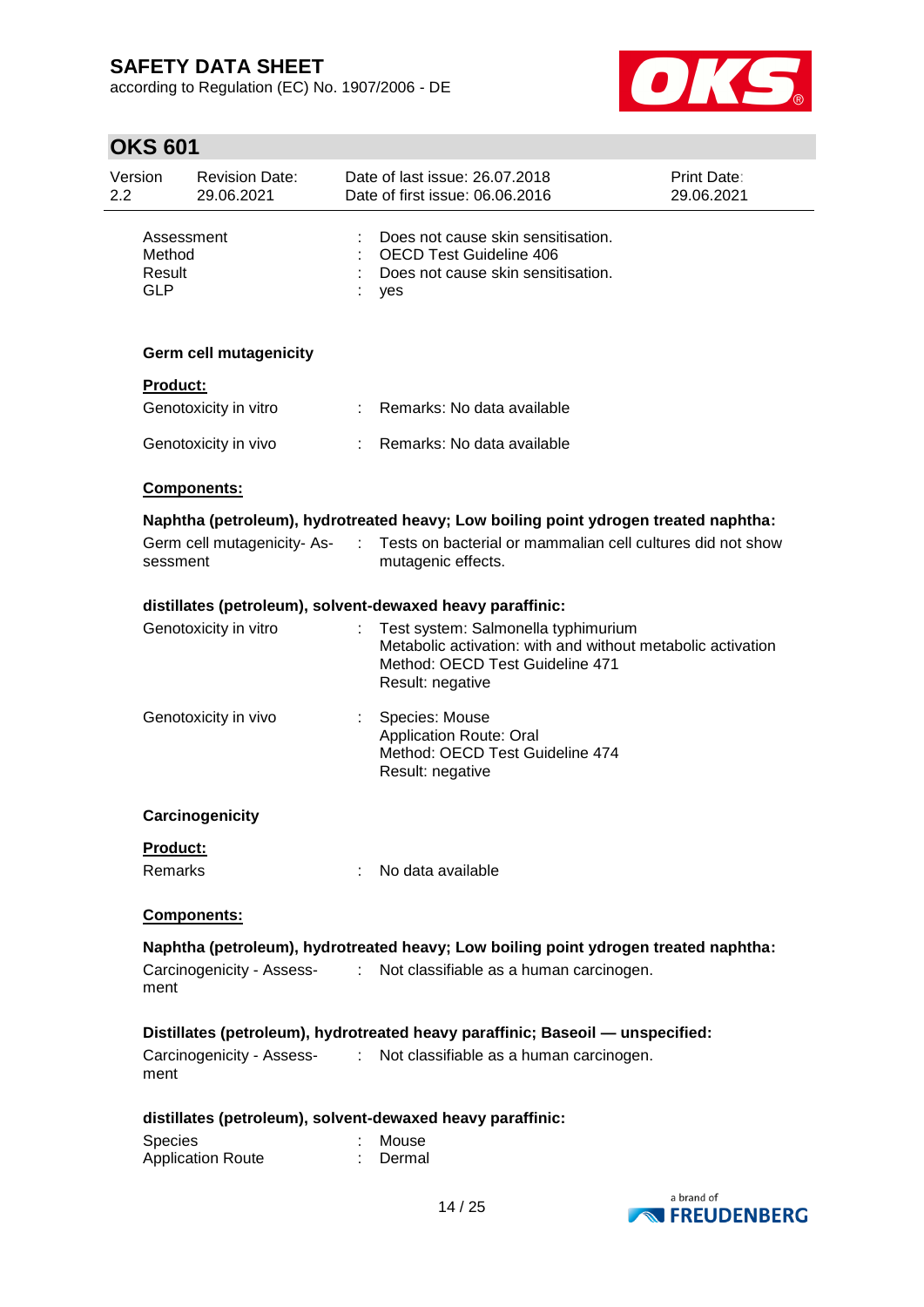according to Regulation (EC) No. 1907/2006 - DE



# **OKS 601**

| 2.2 | Version          | <b>Revision Date:</b><br>29.06.2021 |                               | Date of last issue: 26.07.2018<br>Date of first issue: 06.06.2016                                                                                                                                    | <b>Print Date:</b><br>29.06.2021 |
|-----|------------------|-------------------------------------|-------------------------------|------------------------------------------------------------------------------------------------------------------------------------------------------------------------------------------------------|----------------------------------|
|     | Method<br>Result |                                     |                               | <b>OECD Test Guideline 451</b><br>negative                                                                                                                                                           |                                  |
|     |                  | <b>Reproductive toxicity</b>        |                               |                                                                                                                                                                                                      |                                  |
|     | <b>Product:</b>  |                                     |                               |                                                                                                                                                                                                      |                                  |
|     |                  | Effects on fertility                |                               | Remarks: No data available                                                                                                                                                                           |                                  |
|     | ment             | Effects on foetal develop-          |                               | : Remarks: No data available                                                                                                                                                                         |                                  |
|     |                  | Components:                         |                               |                                                                                                                                                                                                      |                                  |
|     |                  |                                     |                               | Naphtha (petroleum), hydrotreated heavy; Low boiling point ydrogen treated naphtha:                                                                                                                  |                                  |
|     | sessment         | Reproductive toxicity - As-         | $\mathcal{I}^{\mathcal{I}}$ . | No toxicity to reproduction<br>No toxicity to reproduction                                                                                                                                           |                                  |
|     |                  |                                     |                               | Distillates (petroleum), hydrotreated heavy paraffinic; Baseoil - unspecified:                                                                                                                       |                                  |
|     | sessment         | Reproductive toxicity - As- :       |                               | No toxicity to reproduction                                                                                                                                                                          |                                  |
|     |                  |                                     |                               | distillates (petroleum), solvent-dewaxed heavy paraffinic:                                                                                                                                           |                                  |
|     | ment             | Effects on foetal develop-          |                               | Species: Rat<br><b>Application Route: Dermal</b><br>General Toxicity Maternal: NOAEL: 30 mg/kg body weight<br>Developmental Toxicity: NOAEL: 30 mg/kg body weight<br>Method: OECD Test Guideline 414 |                                  |
|     |                  | <b>STOT - single exposure</b>       |                               |                                                                                                                                                                                                      |                                  |
|     |                  | <b>Components:</b>                  |                               |                                                                                                                                                                                                      |                                  |
|     |                  |                                     |                               | Naphtha (petroleum), hydrotreated heavy; Low boiling point ydrogen treated naphtha:                                                                                                                  |                                  |
|     |                  | Assessment                          |                               | : The substance or mixture is not classified as specific target<br>organ toxicant, single exposure.                                                                                                  |                                  |
|     |                  | <b>STOT - repeated exposure</b>     |                               |                                                                                                                                                                                                      |                                  |
|     |                  | <b>Components:</b>                  |                               |                                                                                                                                                                                                      |                                  |
|     |                  |                                     |                               | Naphtha (petroleum), hydrotreated heavy; Low boiling point ydrogen treated naphtha:                                                                                                                  |                                  |
|     |                  | Assessment                          | $\sim$                        | The substance or mixture is not classified as specific target<br>organ toxicant, single exposure.                                                                                                    |                                  |
|     |                  | <b>Repeated dose toxicity</b>       |                               |                                                                                                                                                                                                      |                                  |
|     | Product:         |                                     |                               |                                                                                                                                                                                                      |                                  |
|     | Remarks          |                                     |                               | This information is not available.                                                                                                                                                                   |                                  |
|     |                  |                                     |                               | 4 E 1 O.E                                                                                                                                                                                            | a brand of                       |

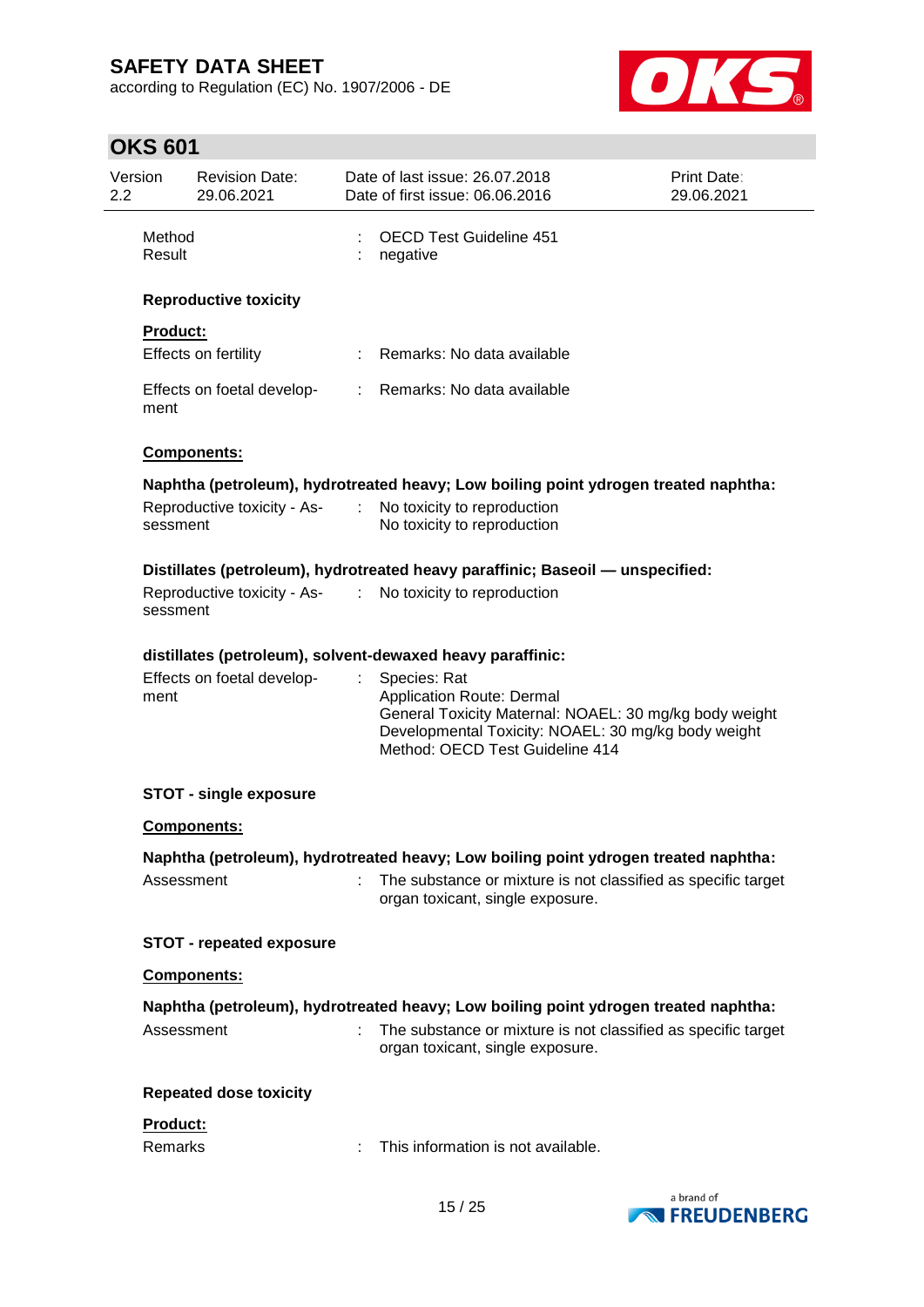according to Regulation (EC) No. 1907/2006 - DE



### **OKS 601**

| Version | <b>Revision Date:</b> | Date of last issue: 26.07.2018  | <b>Print Date:</b> |
|---------|-----------------------|---------------------------------|--------------------|
| 2.2     | 29.06.2021            | Date of first issue: 06,06,2016 | 29.06.2021         |

#### **Aspiration toxicity**

### **Product:**

May be fatal if swallowed and enters airways.

May be fatal if swallowed and enters airways.

#### **Components:**

**Naphtha (petroleum), hydrotreated heavy; Low boiling point ydrogen treated naphtha:** May be fatal if swallowed and enters airways.

**Distillates (petroleum), hydrotreated heavy paraffinic; Baseoil — unspecified:** No aspiration toxicity classification

**distillates (petroleum), solvent-dewaxed heavy paraffinic:** No aspiration toxicity classification

#### **Further information**

#### **Product:**

Remarks : Information given is based on data on the components and the toxicology of similar products.

### **SECTION 12: Ecological information**

#### **12.1 Toxicity**

| <b>Product:</b>                                                                     |    |                            |
|-------------------------------------------------------------------------------------|----|----------------------------|
| Toxicity to fish                                                                    | ÷  | Remarks: No data available |
| Toxicity to daphnia and other : Remarks: No data available<br>aquatic invertebrates |    |                            |
| Toxicity to algae/aquatic<br>plants                                                 | ÷. | Remarks: No data available |
| Toxicity to microorganisms                                                          | ÷  | Remarks: No data available |

### **Components:**

| Naphtha (petroleum), hydrotreated heavy; Low boiling point ydrogen treated naphtha: |  |                                                                                   |  |  |  |  |
|-------------------------------------------------------------------------------------|--|-----------------------------------------------------------------------------------|--|--|--|--|
| Toxicity to fish                                                                    |  | : LC50 (Oncorhynchus mykiss (rainbow trout)): $> 100$ mg/l<br>Exposure time: 96 h |  |  |  |  |
|                                                                                     |  | Toxicity to daphnia and other : EC50 (Daphnia magna (Water flea)): > 100 mg/l     |  |  |  |  |

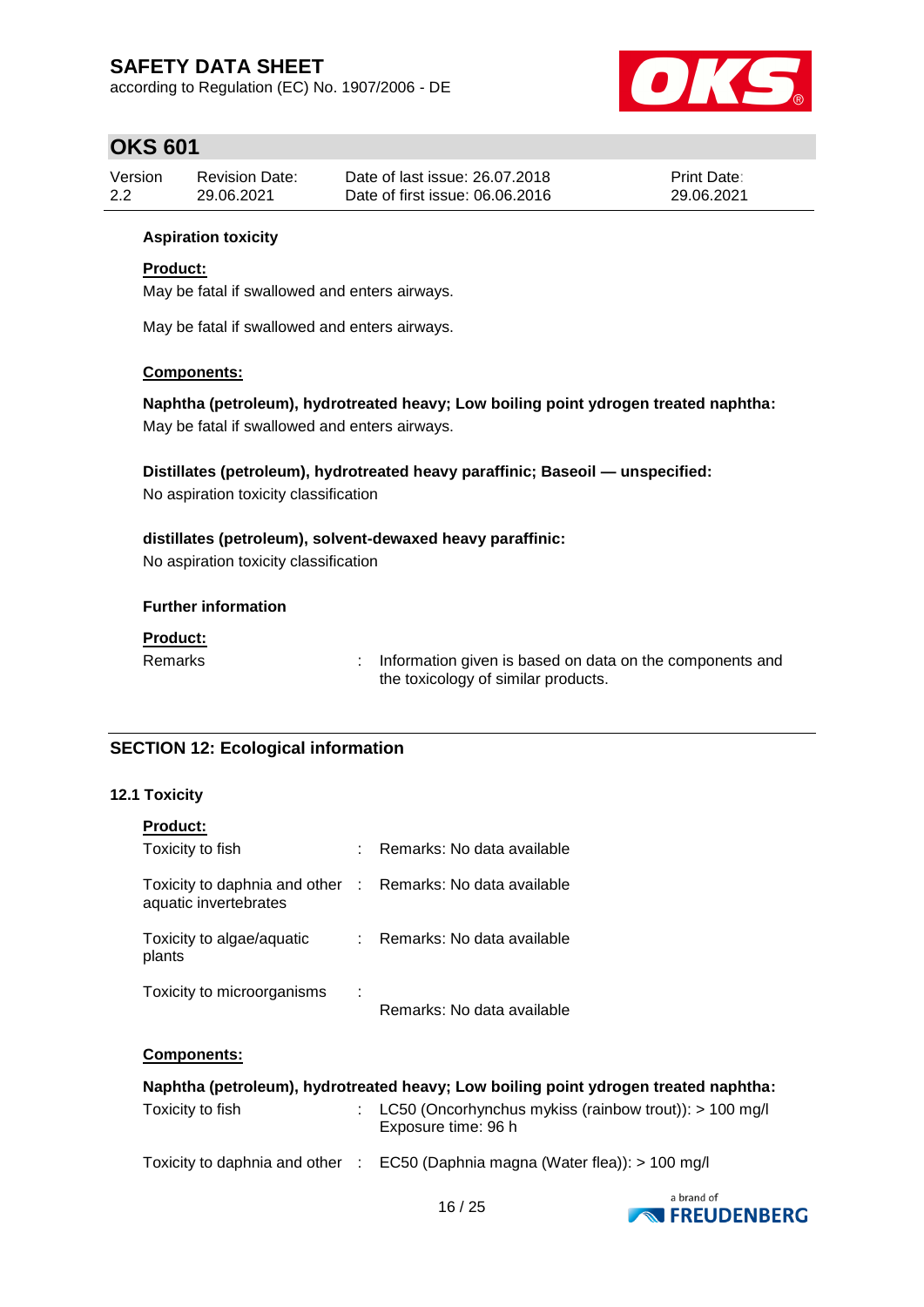according to Regulation (EC) No. 1907/2006 - DE



# **OKS 601**

| Version<br>2.2 |              | <b>Revision Date:</b><br>29.06.2021                              |    | Date of last issue: 26.07.2018<br>Date of first issue: 06.06.2016                                                                                                                   | Print Date:<br>29.06.2021 |
|----------------|--------------|------------------------------------------------------------------|----|-------------------------------------------------------------------------------------------------------------------------------------------------------------------------------------|---------------------------|
|                |              | aquatic invertebrates                                            |    | Exposure time: 48 h                                                                                                                                                                 |                           |
|                | plants       | Toxicity to algae/aquatic                                        | ÷. | EC50 (Pseudokirchneriella subcapitata (green algae)): > 100<br>mg/l<br>Exposure time: 72 h                                                                                          |                           |
|                |              |                                                                  |    | Distillates (petroleum), hydrotreated heavy paraffinic; Baseoil - unspecified:                                                                                                      |                           |
|                |              | Toxicity to fish                                                 |    | LC50 (Pimephales promelas (fathead minnow)): > 100 mg/l<br>Exposure time: 96 h<br>Test Type: static test<br>Method: OECD Test Guideline 203<br>GLP: yes                             |                           |
|                |              | aquatic invertebrates                                            |    | Toxicity to daphnia and other : EC50 (Daphnia magna (Water flea)): > 10.000 mg/l<br>Exposure time: 48 h<br>Test Type: Immobilization<br>Method: OECD Test Guideline 202<br>GLP: yes |                           |
|                | ic toxicity) | Toxicity to daphnia and other :<br>aquatic invertebrates (Chron- |    | NOEC: 10 mg/l<br>Exposure time: 21 d<br>Species: Daphnia magna (Water flea)<br>Test Type: semi-static test<br>Method: OECD Test Guideline 211<br>GLP: yes                           |                           |
|                |              |                                                                  |    | distillates (petroleum), solvent-dewaxed heavy paraffinic:                                                                                                                          |                           |
|                |              | Toxicity to fish                                                 |    | LC50 (Pimephales promelas (fathead minnow)): > 100 mg/l<br>Exposure time: 96 h<br>Test Type: static test<br>Method: OECD Test Guideline 203<br>GLP: yes                             |                           |
|                |              | Toxicity to daphnia and other :<br>aquatic invertebrates         |    | EC50 (Daphnia magna (Water flea)): > 10.000 mg/l<br>Exposure time: 48 h<br>Test Type: static test<br>Method: OECD Test Guideline 202                                                |                           |
|                | plants       | Toxicity to algae/aquatic                                        |    | NOEC (Pseudokirchneriella subcapitata (green algae)): > 100<br>mg/l<br>Exposure time: 72 h<br>Test Type: static test<br>Method: OECD Test Guideline 201                             |                           |
|                | ic toxicity) | Toxicity to daphnia and other :<br>aquatic invertebrates (Chron- |    | NOEC: 10 mg/l<br>Exposure time: 21 d<br>Species: Daphnia magna (Water flea)                                                                                                         |                           |

### **12.2 Persistence and degradability**

#### **Product:**

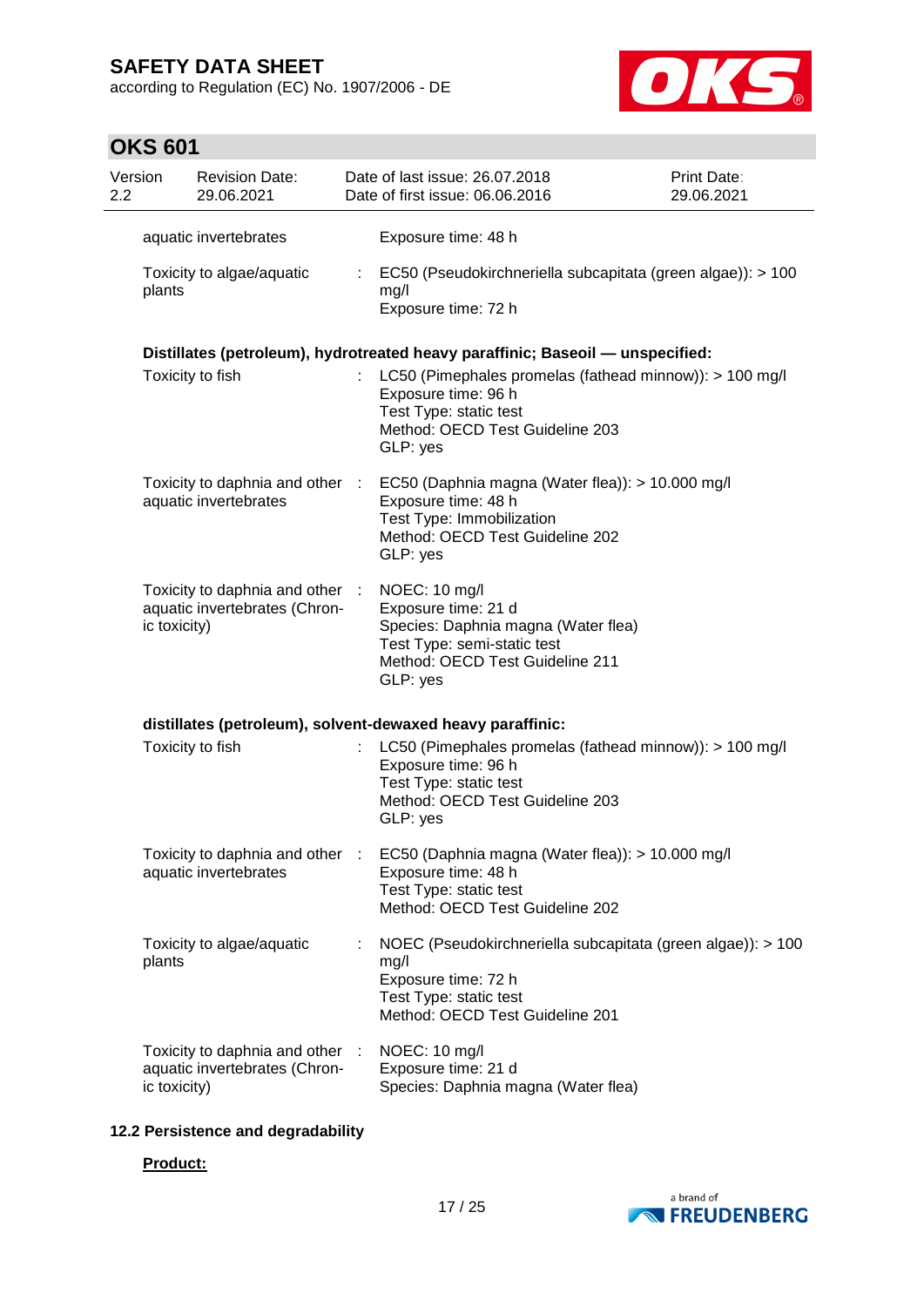according to Regulation (EC) No. 1907/2006 - DE



# **OKS 601**

| Version<br>2.2 |                 | <b>Revision Date:</b><br>29.06.2021 |    | Date of last issue: 26.07.2018<br>Date of first issue: 06.06.2016                                                                                                                                                       | Print Date:<br>29.06.2021 |
|----------------|-----------------|-------------------------------------|----|-------------------------------------------------------------------------------------------------------------------------------------------------------------------------------------------------------------------------|---------------------------|
|                |                 | Biodegradability                    | ÷  | Remarks: No data available                                                                                                                                                                                              |                           |
|                | ity             |                                     |    | Physico-chemical removabil- : Remarks: No data available                                                                                                                                                                |                           |
|                |                 | Components:                         |    |                                                                                                                                                                                                                         |                           |
|                |                 |                                     |    | Distillates (petroleum), hydrotreated heavy paraffinic; Baseoil — unspecified:                                                                                                                                          |                           |
|                |                 | Biodegradability                    |    | Test Type: aerobic<br>Inoculum: activated sludge<br>Result: Not rapidly biodegradable<br>Biodegradation: 3 %<br>Exposure time: 28 d<br>Method: OECD Test Guideline 301B<br>GLP: yes                                     |                           |
|                |                 |                                     |    | distillates (petroleum), solvent-dewaxed heavy paraffinic:                                                                                                                                                              |                           |
|                |                 | Biodegradability                    |    | Test Type: aerobic<br>Inoculum: activated sludge<br>Result: Not rapidly biodegradable<br>Biodegradation: 31 %<br>Exposure time: 28 d<br>Method: OECD Test Guideline 301B<br>GLP: yes                                    |                           |
|                |                 | 12.3 Bioaccumulative potential      |    |                                                                                                                                                                                                                         |                           |
|                | <b>Product:</b> |                                     |    |                                                                                                                                                                                                                         |                           |
|                |                 | <b>Bioaccumulation</b>              |    | Remarks: This mixture contains no substance considered to<br>be persistent, bioaccumulating and toxic (PBT).<br>This mixture contains no substance considered to be very<br>persistent and very bioaccumulating (vPvB). |                           |
|                |                 | <b>Components:</b>                  |    |                                                                                                                                                                                                                         |                           |
|                | butane:         |                                     |    |                                                                                                                                                                                                                         |                           |
|                | octanol/water   | Partition coefficient: n-           |    | : $log Pow: 2,89$<br>Method: OECD Test Guideline 107                                                                                                                                                                    |                           |
|                | propane:        |                                     |    |                                                                                                                                                                                                                         |                           |
|                | octanol/water   | Partition coefficient: n-           |    | : log Pow: 2,36                                                                                                                                                                                                         |                           |
|                |                 |                                     |    | Distillates (petroleum), hydrotreated heavy paraffinic; Baseoil - unspecified:                                                                                                                                          |                           |
|                | octanol/water   | Partition coefficient: n-           | t. | log Pow: > 2                                                                                                                                                                                                            |                           |

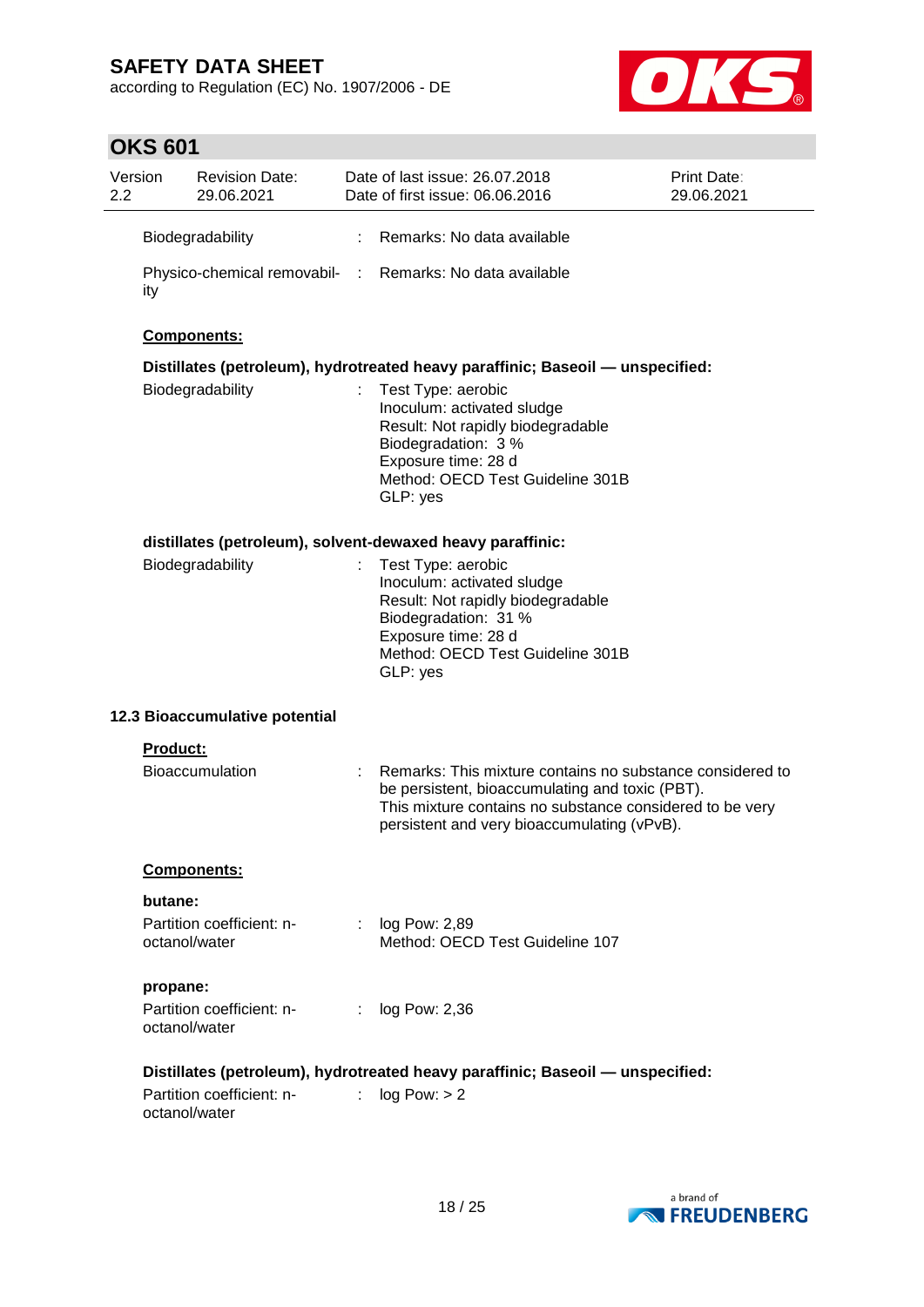according to Regulation (EC) No. 1907/2006 - DE



# **OKS 601**

| Version<br>2.2 |                             | <b>Revision Date:</b><br>29.06.2021                |   | Date of last issue: 26.07.2018<br>Date of first issue: 06.06.2016                                                                                                                                            | <b>Print Date:</b><br>29.06.2021 |
|----------------|-----------------------------|----------------------------------------------------|---|--------------------------------------------------------------------------------------------------------------------------------------------------------------------------------------------------------------|----------------------------------|
|                |                             | 12.4 Mobility in soil                              |   |                                                                                                                                                                                                              |                                  |
|                | <b>Product:</b><br>Mobility |                                                    |   | Remarks: No data available                                                                                                                                                                                   |                                  |
|                |                             | Distribution among environ-<br>mental compartments | ÷ | Remarks: No data available                                                                                                                                                                                   |                                  |
|                |                             | 12.5 Results of PBT and vPvB assessment            |   |                                                                                                                                                                                                              |                                  |
|                | Product:<br>Assessment      |                                                    |   | This substance/mixture contains no components considered<br>to be either persistent, bioaccumulative and toxic (PBT), or<br>very persistent and very bioaccumulative (vPvB) at levels of<br>0.1% or higher   |                                  |
|                |                             | Components:                                        |   |                                                                                                                                                                                                              |                                  |
|                |                             |                                                    |   | Naphtha (petroleum), hydrotreated heavy; Low boiling point ydrogen treated naphtha:                                                                                                                          |                                  |
|                | Assessment                  |                                                    |   | Non-classified PBT substance. Non-classified vPvB sub-<br>stance.                                                                                                                                            |                                  |
|                | Assessment                  |                                                    |   | Distillates (petroleum), hydrotreated heavy paraffinic; Baseoil — unspecified:<br>Non-classified vPvB substance. Non-classified PBT sub-<br>stance.                                                          |                                  |
|                |                             | 12.6 Other adverse effects                         |   |                                                                                                                                                                                                              |                                  |
|                | <b>Product:</b>             | Endocrine disrupting poten-                        | ÷ | The substance/mixture does not contain components consid-                                                                                                                                                    |                                  |
|                | tial                        |                                                    |   | ered to have endocrine disrupting properties according to<br>REACH Article 57(f) or Commission Delegated regulation<br>(EU) 2017/2100 or Commission Regulation (EU) 2018/605 at<br>levels of 0.1% or higher. |                                  |
|                | mation                      | Additional ecological infor-                       | ÷ | No information on ecology is available.                                                                                                                                                                      |                                  |
|                |                             |                                                    |   |                                                                                                                                                                                                              |                                  |

### **SECTION 13: Disposal considerations**

| 13.1 Waste treatment methods |                                                                                                                                  |
|------------------------------|----------------------------------------------------------------------------------------------------------------------------------|
| Product                      | : Do not dispose of with domestic refuse.<br>Dispose of as hazardous waste in compliance with local and<br>national regulations. |
|                              | Waste codes should be assigned by the user based on the<br>application for which the product was used.                           |

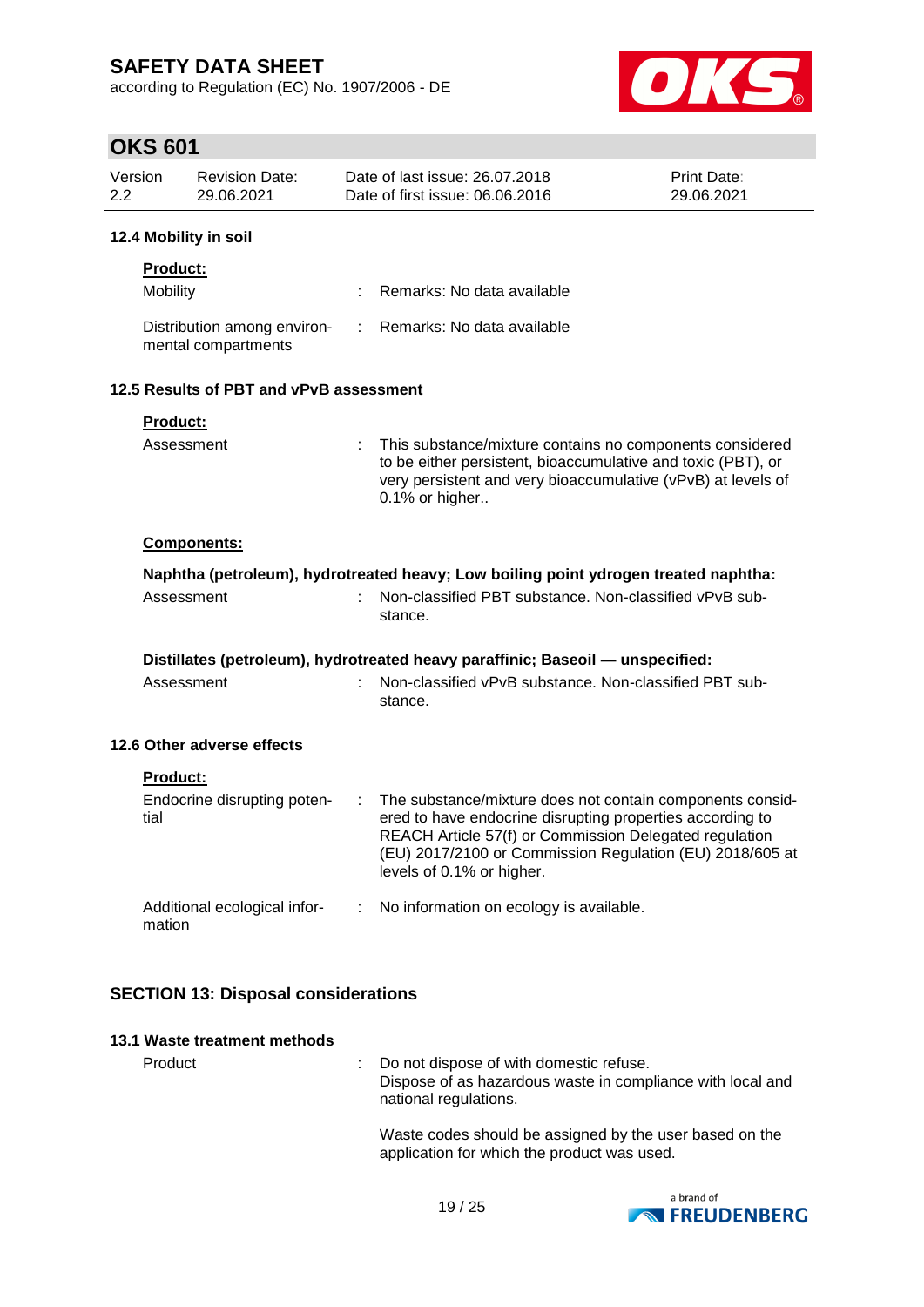according to Regulation (EC) No. 1907/2006 - DE



# **OKS 601**

| Version<br>2.2 | <b>Revision Date:</b><br>29.06.2021 | Date of last issue: 26.07.2018<br>Date of first issue: 06.06.2016                                                                                                                                                   | <b>Print Date:</b><br>29.06.2021 |
|----------------|-------------------------------------|---------------------------------------------------------------------------------------------------------------------------------------------------------------------------------------------------------------------|----------------------------------|
|                | Contaminated packaging              | Packaging that is not properly emptied must be disposed of as<br>the unused product.<br>Offer empty spray cans to an established disposal company.<br>Pressurized container: Do not pierce or burn, even after use. |                                  |
|                |                                     | The following Waste Codes are only suggestions:                                                                                                                                                                     |                                  |
|                | Waste Code                          | unused product, packagings not completely emptied<br>16 05 04*, gases in pressure containers (including halons)<br>containing hazardous substances                                                                  |                                  |

### **SECTION 14: Transport information**

|            | 14.1 UN number                                        |    |                                         |
|------------|-------------------------------------------------------|----|-----------------------------------------|
| <b>ADN</b> |                                                       | ÷  | <b>UN 1950</b>                          |
| <b>ADR</b> |                                                       | t  | <b>UN 1950</b>                          |
| <b>RID</b> |                                                       | t  | <b>UN 1950</b>                          |
|            | <b>IMDG</b>                                           | t  | <b>UN 1950</b>                          |
|            | <b>IATA</b>                                           |    | <b>UN 1950</b>                          |
|            | 14.2 UN proper shipping name                          |    |                                         |
| <b>ADN</b> |                                                       | ÷  | <b>AEROSOLS</b>                         |
| <b>ADR</b> |                                                       |    | <b>AEROSOLS</b>                         |
| <b>RID</b> |                                                       |    | <b>AEROSOLS</b>                         |
|            | <b>IMDG</b>                                           | t  | <b>AEROSOLS</b>                         |
|            | <b>IATA</b>                                           |    | Aerosols, flammable                     |
|            | 14.3 Transport hazard class(es)                       |    |                                         |
| <b>ADN</b> |                                                       | t. | 2                                       |
| <b>ADR</b> |                                                       | t. | $\overline{2}$                          |
| <b>RID</b> |                                                       | ÷. | $\overline{2}$                          |
|            | <b>IMDG</b>                                           | ٠. | 2.1                                     |
|            | <b>IATA</b>                                           | ۰  | 2.1                                     |
|            | 14.4 Packing group                                    |    |                                         |
| <b>ADN</b> | Packing group<br><b>Classification Code</b><br>Labels | ÷  | Not assigned by regulation<br>5F<br>2.1 |
| <b>ADR</b> | Packing group<br><b>Classification Code</b>           |    | Not assigned by regulation<br>5F        |

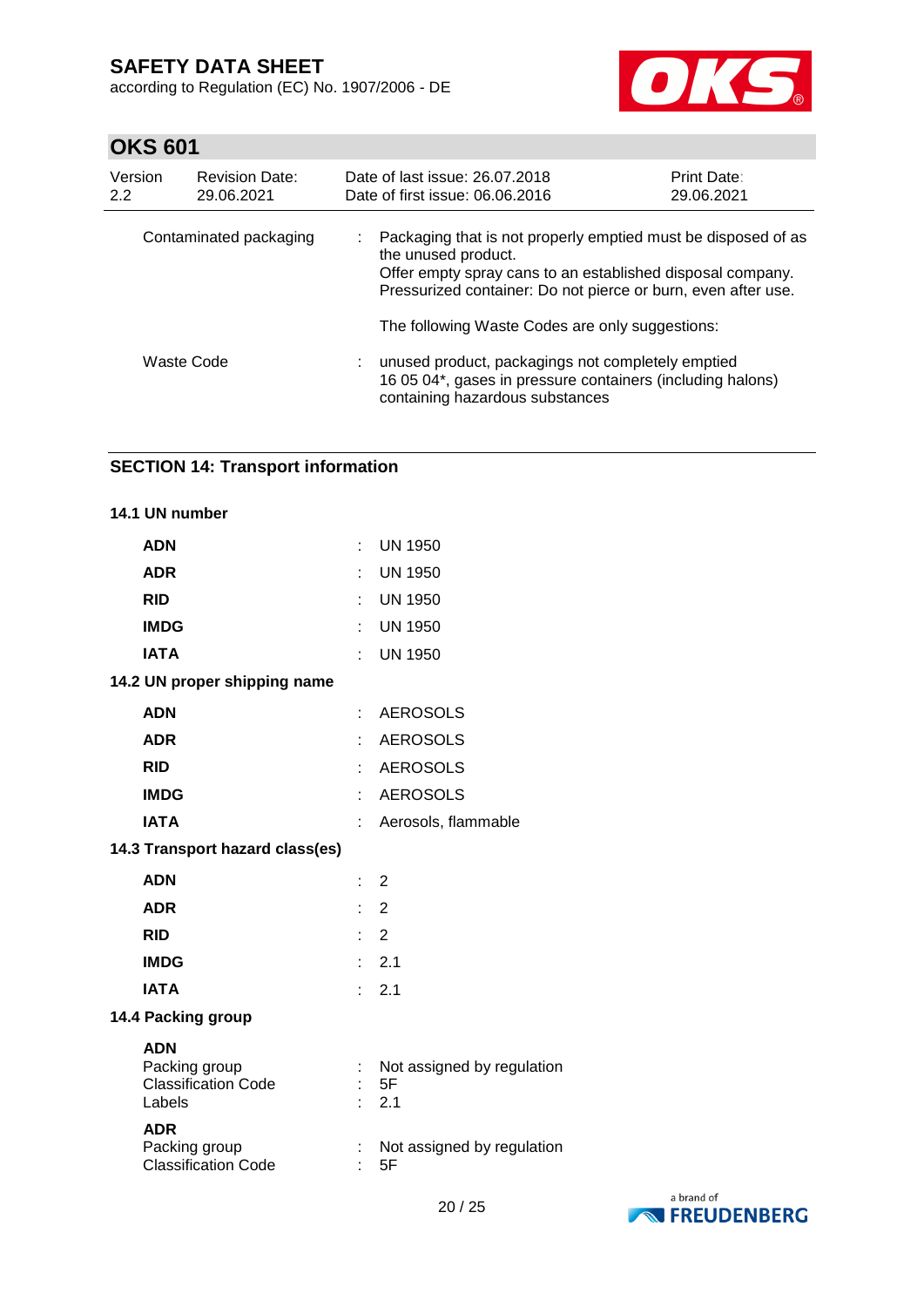according to Regulation (EC) No. 1907/2006 - DE



### **OKS 601**

| Version<br>2.2                    |                                                                                                            | <b>Revision Date:</b><br>29.06.2021                                                                  |               | Date of last issue: 26.07.2018<br>Date of first issue: 06.06.2016 | Print Date:<br>29.06.2021 |
|-----------------------------------|------------------------------------------------------------------------------------------------------------|------------------------------------------------------------------------------------------------------|---------------|-------------------------------------------------------------------|---------------------------|
|                                   | Labels                                                                                                     | Tunnel restriction code                                                                              |               | 2.1<br>(D)                                                        |                           |
|                                   | <b>RID</b><br>Packing group<br><b>Classification Code</b><br><b>Hazard Identification Number</b><br>Labels |                                                                                                      |               | Not assigned by regulation<br>5F<br>23<br>2.1                     |                           |
|                                   | <b>IMDG</b><br>Labels<br>EmS Code                                                                          | Packing group                                                                                        |               | Not assigned by regulation<br>2.1<br>$F-D, S-U$                   |                           |
|                                   | aircraft)                                                                                                  | <b>IATA (Cargo)</b><br>Packing instruction (cargo                                                    |               | 203<br>Y203                                                       |                           |
|                                   | Labels                                                                                                     | Packing instruction (LQ)<br>Packing group                                                            |               | Not assigned by regulation<br><b>Flammable Gas</b>                |                           |
|                                   | ger aircraft)<br>Labels                                                                                    | <b>IATA (Passenger)</b><br>Packing instruction (passen-<br>Packing instruction (LQ)<br>Packing group | $\mathcal{L}$ | 203<br>Y203<br>Not assigned by regulation<br><b>Flammable Gas</b> |                           |
| <b>14.5 Environmental hazards</b> |                                                                                                            |                                                                                                      |               |                                                                   |                           |
|                                   | <b>ADN</b>                                                                                                 | Environmentally hazardous                                                                            | ÷             | no                                                                |                           |
|                                   | <b>ADR</b>                                                                                                 | Environmentally hazardous                                                                            |               | no                                                                |                           |
|                                   | <b>RID</b>                                                                                                 | Environmentally hazardous                                                                            |               | no                                                                |                           |
|                                   | <b>IMDG</b>                                                                                                | Marine pollutant                                                                                     |               | no                                                                |                           |
|                                   |                                                                                                            | <b>IATA (Passenger)</b><br><b>Environmentally hazardous</b>                                          |               | no                                                                |                           |
|                                   |                                                                                                            | <b>IATA (Cargo)</b><br>Environmentally hazardous                                                     |               | no                                                                |                           |
|                                   |                                                                                                            |                                                                                                      |               |                                                                   |                           |

#### **14.6 Special precautions for user**

The transport classification(s) provided herein are for informational purposes only, and solely based upon the properties of the unpackaged material as it is described within this Safety Data Sheet. Transportation classifications may vary by mode of transportation, package sizes, and variations in regional or country regulations.

#### **14.7 Transport in bulk according to Annex II of Marpol and the IBC Code**

Remarks : Not applicable for product as supplied.

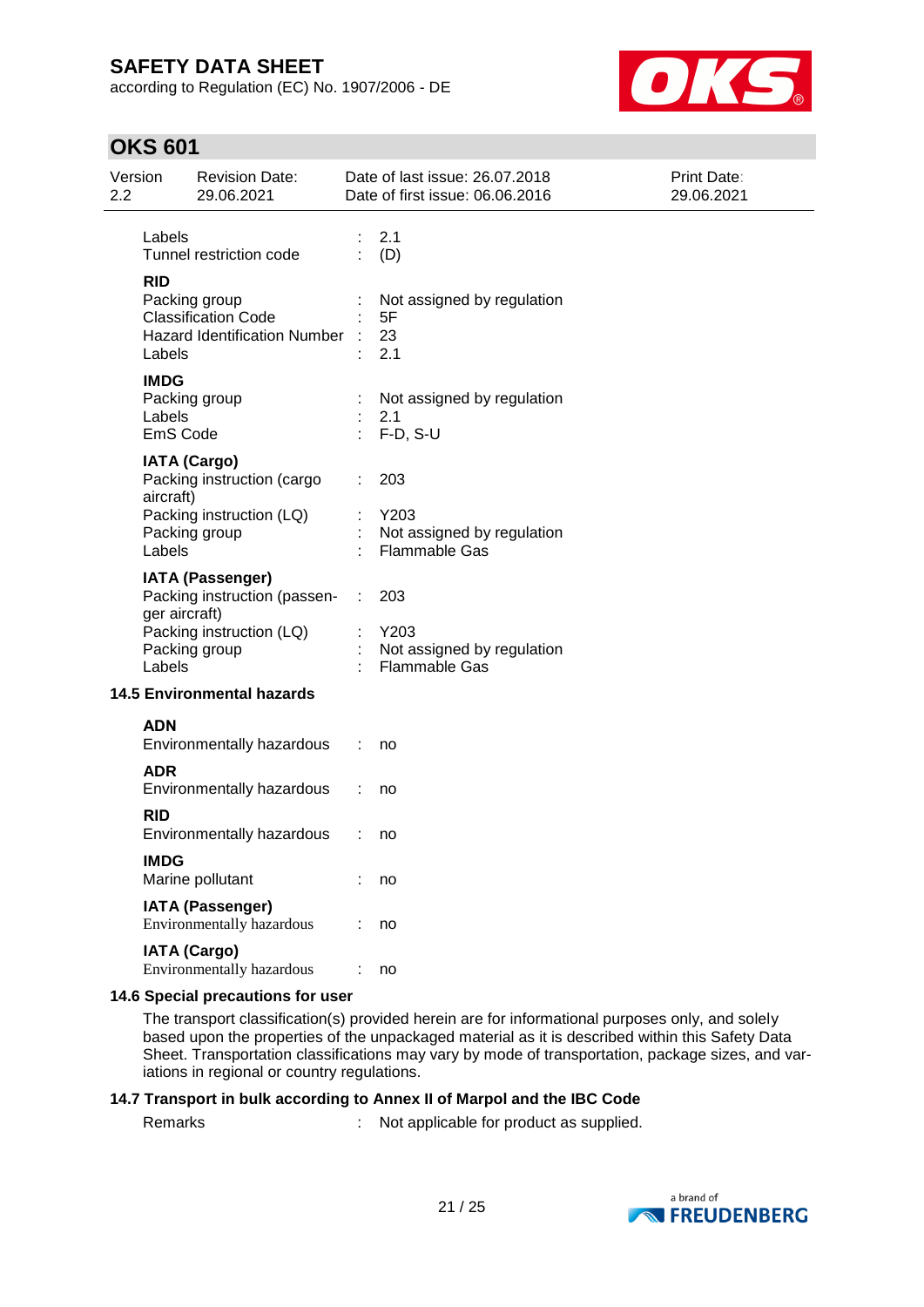according to Regulation (EC) No. 1907/2006 - DE



### **OKS 601**

| Version | <b>Revision Date:</b> | Date of last issue: 26.07.2018  | <b>Print Date:</b> |
|---------|-----------------------|---------------------------------|--------------------|
| 2.2     | 29.06.2021            | Date of first issue: 06,06,2016 | 29.06.2021         |

### **SECTION 15: Regulatory information**

#### **15.1 Safety, health and environmental regulations/legislation specific for the substance or mixture**

| REACH - Candidate List of Substances of Very High<br>Concern for Authorisation (Article 59).                                                         |    | This product does not contain sub-<br>stances of very high concern (Regu-<br>lation (EC) No 1907/2006 (REACH),<br>Article 57). |
|------------------------------------------------------------------------------------------------------------------------------------------------------|----|--------------------------------------------------------------------------------------------------------------------------------|
| REACH - List of substances subject to authorisation<br>(Annex XIV)                                                                                   |    | Not applicable                                                                                                                 |
| Regulation (EC) No 1005/2009 on substances that de-<br>plete the ozone layer                                                                         |    | Not applicable                                                                                                                 |
| Regulation (EU) 2019/1021 on persistent organic pollu-<br>tants (recast)                                                                             | ÷. | Not applicable                                                                                                                 |
| Regulation (EC) No 649/2012 of the European Parlia-<br>ment and the Council concerning the export and import<br>of dangerous chemicals               | t. | Not applicable                                                                                                                 |
| REACH - Restrictions on the manufacture, placing on<br>the market and use of certain dangerous substances,<br>preparations and articles (Annex XVII) | t. | Not applicable                                                                                                                 |

Seveso III: Directive 2012/18/EU of the European Parliament and of the Council on the control of major-accident hazards involving dangerous substances.<br>FLAMMABLE AEROS FLAMMABLE AEROSOLS

34 Petroleum products: (a) gasolines and naphthas, (b) kerosenes (including jet fuels), (c) gas oils (including diesel fuels, home heating oils and gas oil blending streams),(d) heavy fuel oils (e) alternative fuels serving the same purposes and with similar properties as regards flammability and environmental hazards as the products referred to in points (a) to (d)

P2

18 **Liquefied extremely flam-**

LPG) and natural gasa brand of



mable gases (including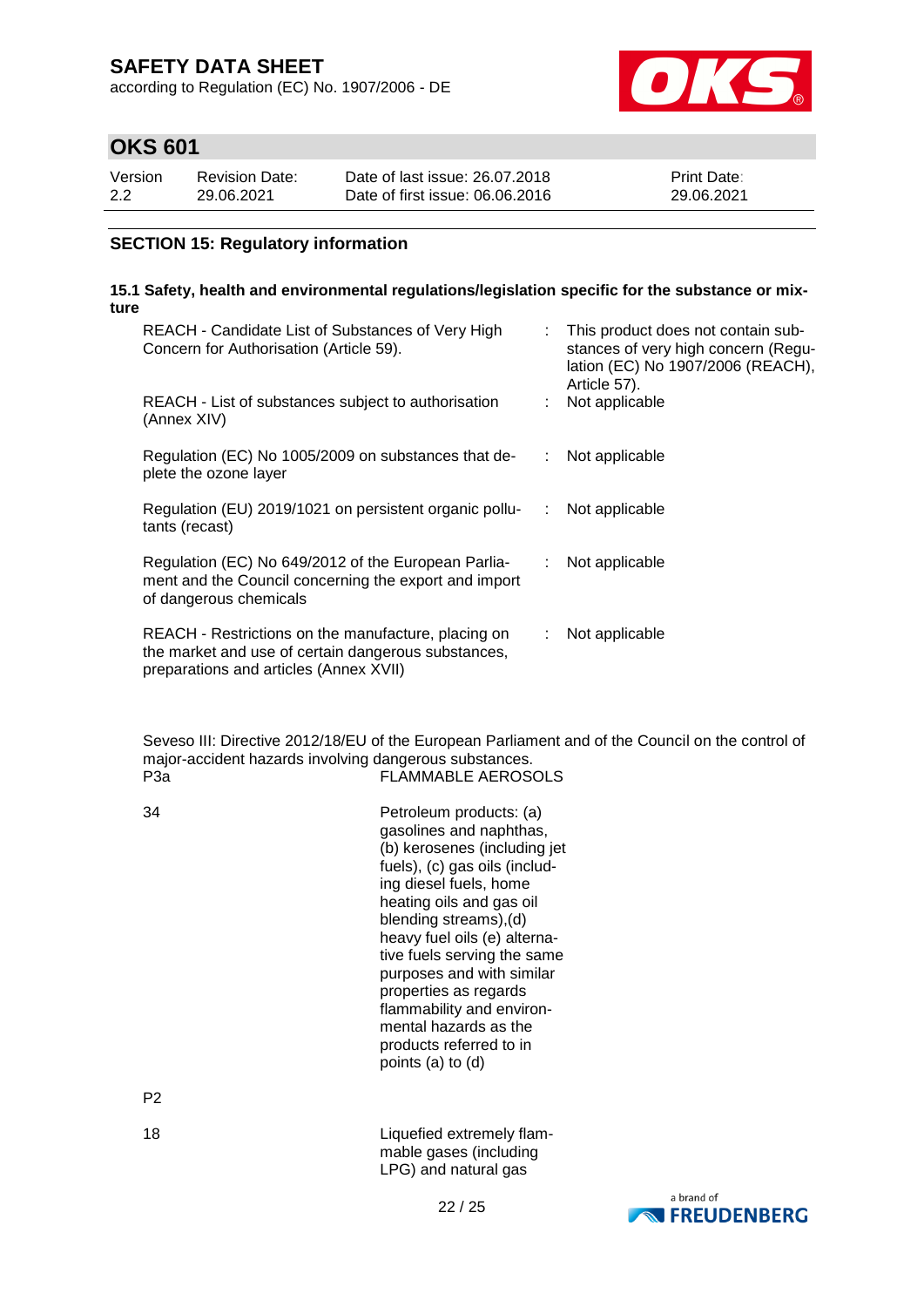according to Regulation (EC) No. 1907/2006 - DE



### **OKS 601**

| Version<br>2.2         |           | <b>Revision Date:</b><br>29.06.2021                                                                                                                                                                                                                                                                                                                                |   | Date of last issue: 26.07.2018<br>Date of first issue: 06.06.2016                                                                                                      | Print Date:<br>29.06.2021 |
|------------------------|-----------|--------------------------------------------------------------------------------------------------------------------------------------------------------------------------------------------------------------------------------------------------------------------------------------------------------------------------------------------------------------------|---|------------------------------------------------------------------------------------------------------------------------------------------------------------------------|---------------------------|
|                        | (Germany) | Water contaminating class                                                                                                                                                                                                                                                                                                                                          | ÷ | WGK 1 slightly hazardous to water<br>Classification according to AwSV, Annex 1 (5.2)                                                                                   |                           |
| TA Luft List (Germany) |           | Total dust:<br>÷<br>Not applicable<br>Inorganic substances in powdered form:<br>Not applicable<br>Inorganic substances in vapour or gaseous form:<br>Not applicable<br>Organic Substances:<br>portion Class 1: 1,02 %<br>others: 98,48 %<br>Carcinogenic substances:<br>Not applicable<br>Mutagenic:<br>Not applicable<br>Toxic to reproduction:<br>Not applicable |   |                                                                                                                                                                        |                           |
|                        |           | Volatile organic compounds                                                                                                                                                                                                                                                                                                                                         |   | Directive 2010/75/EU of 24 November 2010 on industrial<br>emissions (integrated pollution prevention and control)<br>Volatile organic compounds (VOC) content: 83,88 % |                           |

### **Other regulations:**

Take note of Directive 94/33/EC on the protection of young people at work or stricter national regulations, where applicable.

#### **15.2 Chemical safety assessment**

This information is not available.

### **SECTION 16: Other information**

#### **Full text of H-Statements**

| H <sub>220</sub> | : Extremely flammable gas.                            |
|------------------|-------------------------------------------------------|
| H <sub>280</sub> | : Contains gas under pressure; may explode if heated. |
| H <sub>304</sub> | : May be fatal if swallowed and enters airways.       |
| H <sub>317</sub> | : May cause an allergic skin reaction.                |

### **Full text of other abbreviations**

Note C : Some organic substances may be marketed either in a specific isomeric form or as a mixture of several isomers. In this case the supplier must state on the label whether the sub-

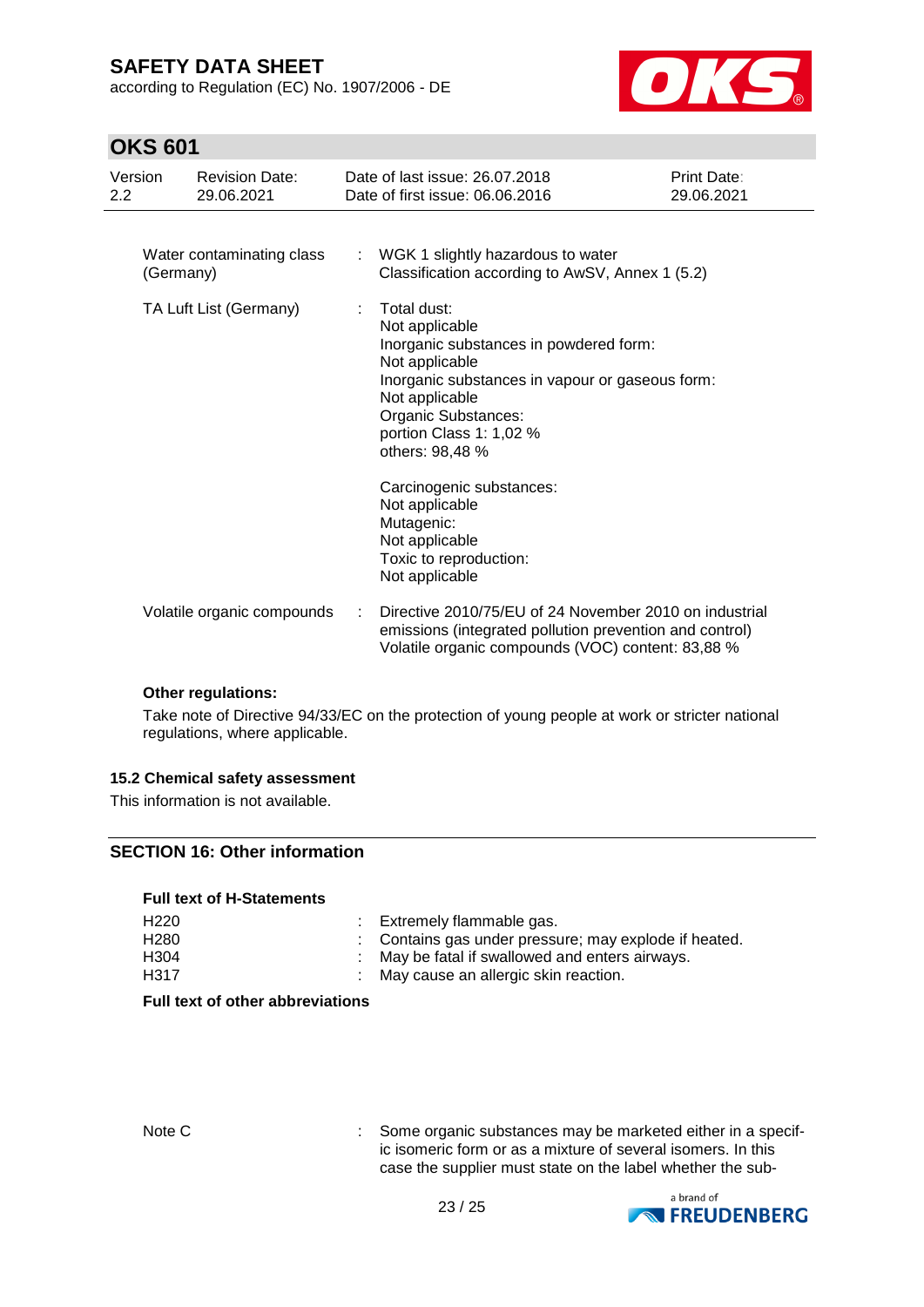according to Regulation (EC) No. 1907/2006 - DE



### **OKS 601**

| Version<br>2.2                   | <b>Revision Date:</b><br>29.06.2021 | Date of last issue: 26.07.2018<br>Date of first issue: 06.06.2016                                                                                                                                                                                                                                                                                                                                                                                                                                                                                                              | Print Date:<br>29.06.2021 |  |  |
|----------------------------------|-------------------------------------|--------------------------------------------------------------------------------------------------------------------------------------------------------------------------------------------------------------------------------------------------------------------------------------------------------------------------------------------------------------------------------------------------------------------------------------------------------------------------------------------------------------------------------------------------------------------------------|---------------------------|--|--|
| Note L                           |                                     | stance is a specific isomer or a mixture of isomers.<br>The classification as a carcinogen need not apply if it can be<br>shown that the substance contains less than 3 % DMSO ex-<br>tract as measured by IP 346 "Determination of polycyclic aro-<br>matics in unused lubricating base oils and asphaltene free<br>petroleum fractions - Dimethyl sulphoxide extraction refractive                                                                                                                                                                                           |                           |  |  |
| Note P                           |                                     | index method", Institute of Petroleum, London. This note ap-<br>plies only to certain complex oil-derived substances in Part 3.<br>The classification as a carcinogen or mutagen need not apply<br>if it can be shown that the substance contains less than 0,1 %<br>w/w benzene (Einecs No 200-753-7). When the substance is<br>not classified as a carcinogen at least the precautionary<br>statements (P102-)P260- P262-P301 + P310-P331 shall ap-<br>ply. This note applies only to certain complex oil-derived sub-                                                       |                           |  |  |
| Note U (table 3.1)               |                                     | stances in Part 3.<br>When put on the market gases have to be classified as "Gas-<br>es under pressure", in one of the groups compressed gas,<br>liquefied gas, refrigerated liquefied gas or dissolved gas. The<br>group depends on the physical state in which the gas is pack-<br>aged and therefore has to be assigned case by case. The<br>following codes are assigned: Press. Gas (Comp.) Press. Gas<br>(Liq.) Press. Gas (Ref. Liq.) Press. Gas (Diss.) Aerosols shall<br>not be classified as gases under pressure (See Annex I, Part<br>2, Section 2.3.2.1, Note 2). |                           |  |  |
| DE TRGS 900<br>DE TRGS 900 / AGW |                                     | Germany. TRGS 900 - Occupational exposure limit values.<br><b>Time Weighted Average</b>                                                                                                                                                                                                                                                                                                                                                                                                                                                                                        |                           |  |  |

ADN - European Agreement concerning the International Carriage of Dangerous Goods by Inland Waterways; ADR - European Agreement concerning the International Carriage of Dangerous Goods by Road; AIIC - Australian Inventory of Industrial Chemicals; ASTM - American Society for the Testing of Materials; bw - Body weight; CLP - Classification Labelling Packaging Regulation; Regulation (EC) No 1272/2008; CMR - Carcinogen, Mutagen or Reproductive Toxicant; DIN - Standard of the German Institute for Standardisation; DSL - Domestic Substances List (Canada); ECHA - European Chemicals Agency; EC-Number - European Community number; ECx - Concentration associated with x% response; ELx - Loading rate associated with x% response; EmS - Emergency Schedule; ENCS - Existing and New Chemical Substances (Japan); ErCx - Concentration associated with x% growth rate response; GHS - Globally Harmonized System; GLP - Good Laboratory Practice; IARC - International Agency for Research on Cancer; IATA - International Air Transport Association; IBC - International Code for the Construction and Equipment of Ships carrying Dangerous Chemicals in Bulk; IC50 - Half maximal inhibitory concentration; ICAO - International Civil Aviation Organization; IECSC - Inventory of Existing Chemical Substances in China; IMDG - International Maritime Dangerous Goods; IMO - International Maritime Organization; ISHL - Industrial Safety and Health Law (Japan); ISO - International Organisation for Standardization; KECI - Korea Existing Chemicals Inventory; LC50 - Lethal Concentration to 50 % of a test population; LD50 - Lethal Dose to 50% of a test population (Median Lethal Dose); MARPOL - International Convention for the Prevention of Pollution from Ships; n.o.s. - Not Otherwise Specified; NO(A)EC - No Observed (Adverse) Effect Concentration; NO(A)EL - No Observed (Adverse) Effect Level; NOELR - No Observable Effect Loading Rate; NZIoC - New Zealand Inventory of Chemicals; OECD - Organization for Economic Co-operation and Development; OPPTS - Office of Chemical Safety and Pollution Prevention; PBT - Persistent, Bioaccumulative and Toxic substance; PICCS - Philippines Inventory of Chemicals and Chemical Substances; (Q)SAR - (Quantitative) Structure Activity Relationship; REACH - Regulation (EC) No 1907/2006 of the European